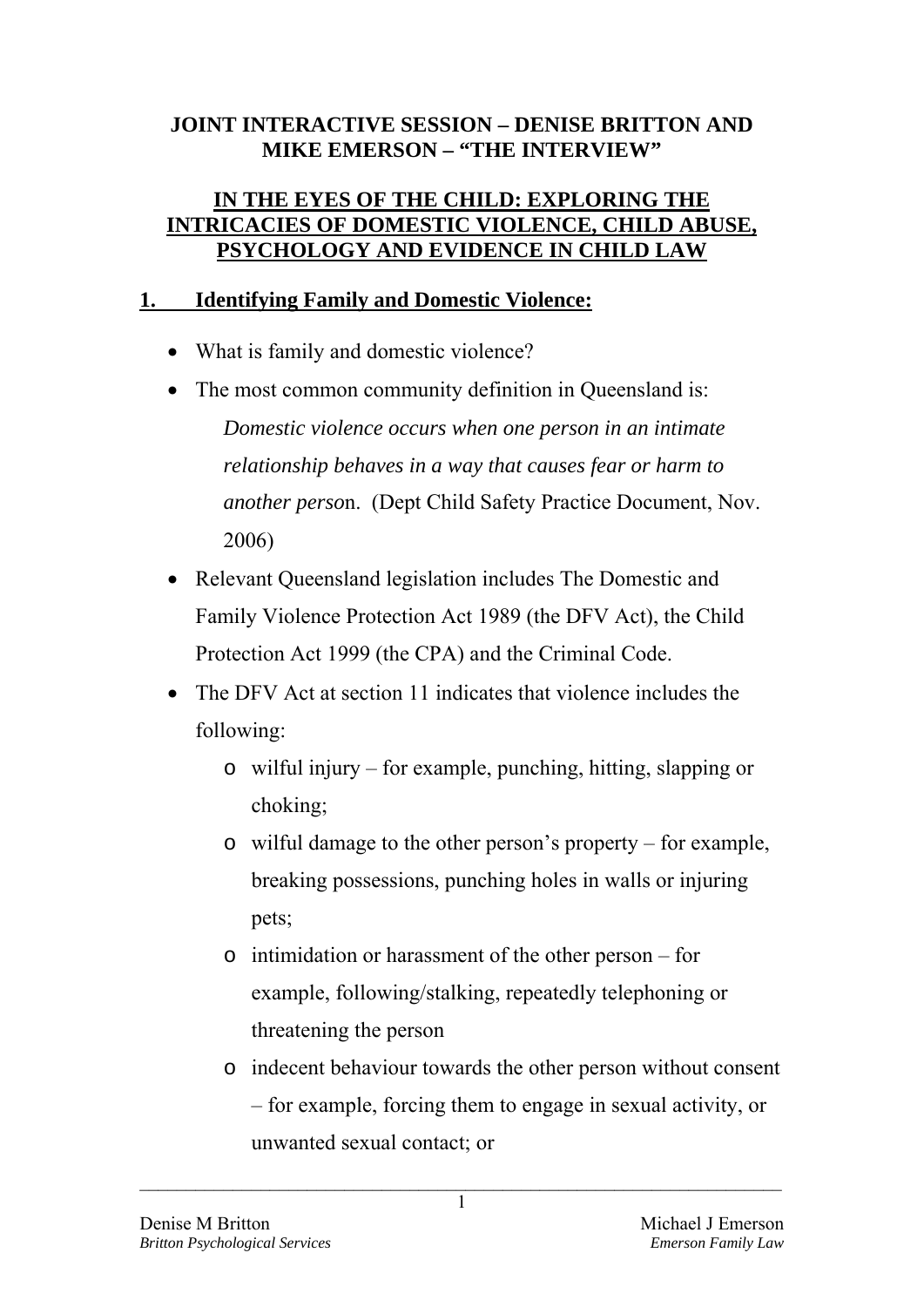- o a threat to commit one of the acts mentioned above towards the other person.
- o S 11(2) provides that the person committing the domestic violence need not personally commit the act or threaten to commit it.
- The CPA:
	- o Does not define family and domestic violence
	- o Defines "harm to a child" as *any detrimental effect of a significant nature on the child's physical, psychological or emotional wellbeing.*
	- o States that such harm can be caused by *physical, psychological or emotional abuse or neglect OR sexual abuse or exploitation.*
	- o States that *a child in need of protection is a child who has suffered harm, is suffering harm, or is at unacceptable risk of suffering harm AND does not have a parent able and willing to protect the child from the harm.*
- The relevant Federal Legislation is the Family Law Act 1975 as amended by the Family Law Amendment (Shared Parental Responsibility) Act 2006 (the Shared Parenting Act).

 The provisions include a new definition of family violence in s 4(1) as follows:

*Family violence* means conduct, whether actual or threatened, by a person towards, or towards the property of, a member of the person's family that causes that or any other member of the person's family reasonably to fear for, or reasonably to be apprehensive about, his or her personal wellbeing or safety.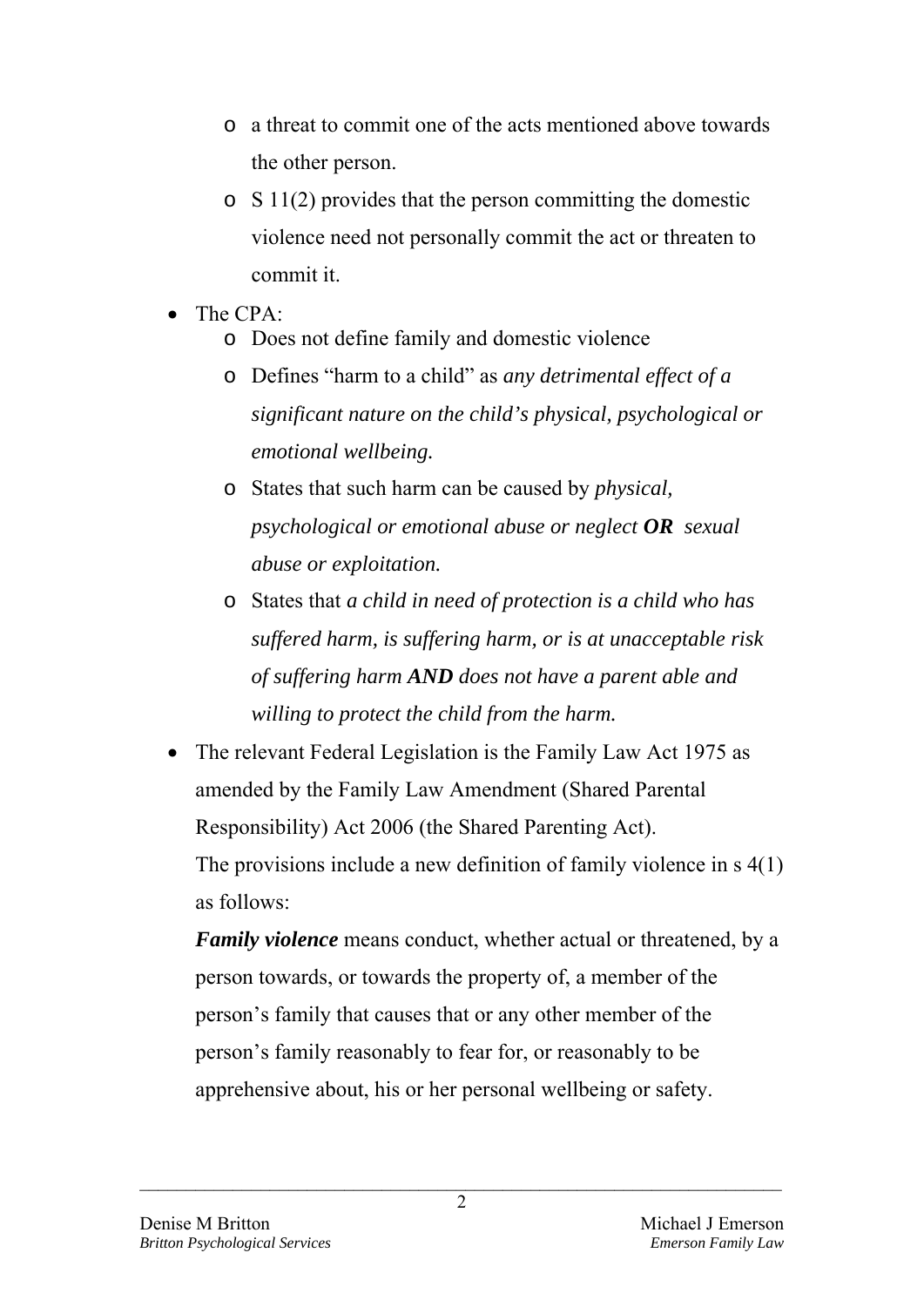Note: A person reasonably fears for, or reasonably is apprehensive about, his or her personal wellbeing or safety in particular circumstances if a reasonable person in those circumstances would fear for, or be apprehensive about, his or her personal wellbeing or safety.

This requirement of "reasonableness" imports an objective element.

- One of the objects of the legislation is stated in  $s$  60B(1)(b) as protecting children from physical or psychological harm from being subjected to, or exposed to, abuse, neglect or family violence. Under s 60CC(2)(b) this is also a primary consideration for the court to consider in determining what is in the child's best interests.
- The presumption of equal shared parental responsibility is pivotal to the legislation but under s 61DA(2) the presumption does not apply if there are reasonable grounds to believe that a parent of the child (or a person who lives with a parent of the child) has engaged in:
	- (a) abuse of the child or another child who, at the time, was a member of the parents' family (or that other person's family); or
	- (b) family violence.

For a discussion of the domestic violence implications of the new legislation and it's interface with relevant state legislation we refer you to a paper delivered by Queensland Chief Magistrate Judge Marshall Irwin at the Queensland Family Law Residential 2006 which we have included in the Reference List.

Is physical abuse the only type of domestic and family violence?

 $\mathcal{L}_\text{max} = \mathcal{L}_\text{max} = \mathcal{L}_\text{max} = \mathcal{L}_\text{max} = \mathcal{L}_\text{max} = \mathcal{L}_\text{max} = \mathcal{L}_\text{max} = \mathcal{L}_\text{max} = \mathcal{L}_\text{max} = \mathcal{L}_\text{max} = \mathcal{L}_\text{max} = \mathcal{L}_\text{max} = \mathcal{L}_\text{max} = \mathcal{L}_\text{max} = \mathcal{L}_\text{max} = \mathcal{L}_\text{max} = \mathcal{L}_\text{max} = \mathcal{L}_\text{max} = \mathcal{$ 3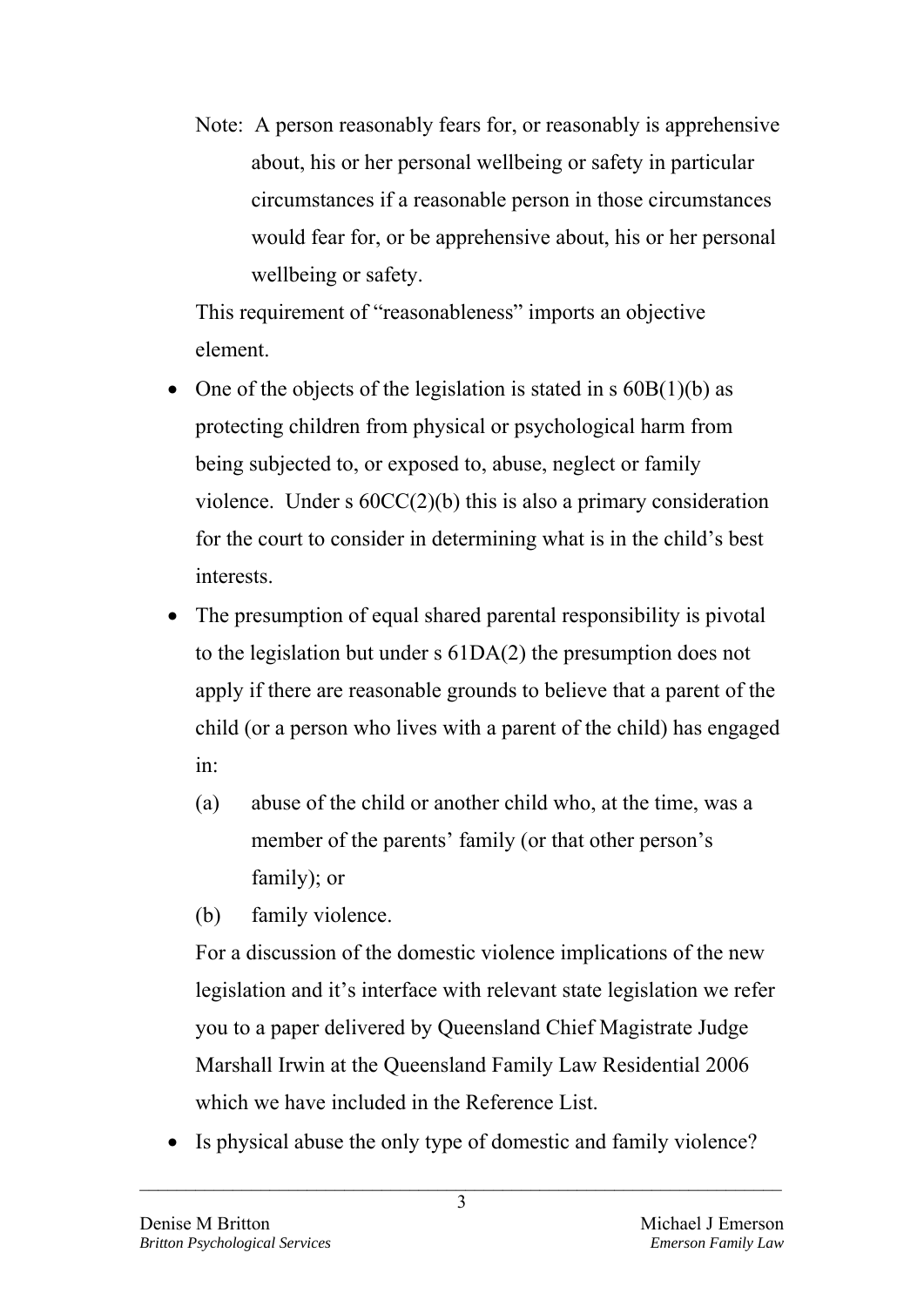- o Family and domestic violence is taken to include all of the following:(Dept Child Safety Practice Document, Nov. 2006)
- o Physical abuse
- o Sexual abuse
- o Verbal and emotional abuse
- o Spiritual or cultural abuse
- o Social abuse
- o Economic or financial abuse
- o Stalking (Criminal Code of Queensland, s 132).
- Are there different types of intimate partner violence? (Kelly and Johnson, 2008)
	- o Coercive Controlling Violence
	- o Violent Resistance
	- o Situational Couple Violence
	- o Separation Instigated Violence
- Why is it important to differentiate these in custody and access disputes? (Kelly and Johnson, 2008)
	- o Different levels of risk to children
	- o Some types more likely to be sustained long term after separation than others
	- o Some, are likely to be lethal to victims than others
	- o Victims of coercive controlling violence may be too fearful to be honest about the level of violence.
	- o Allegations of child abuse almost always accompanied by allegations of spousal violence.
	- o However, research in its infancy.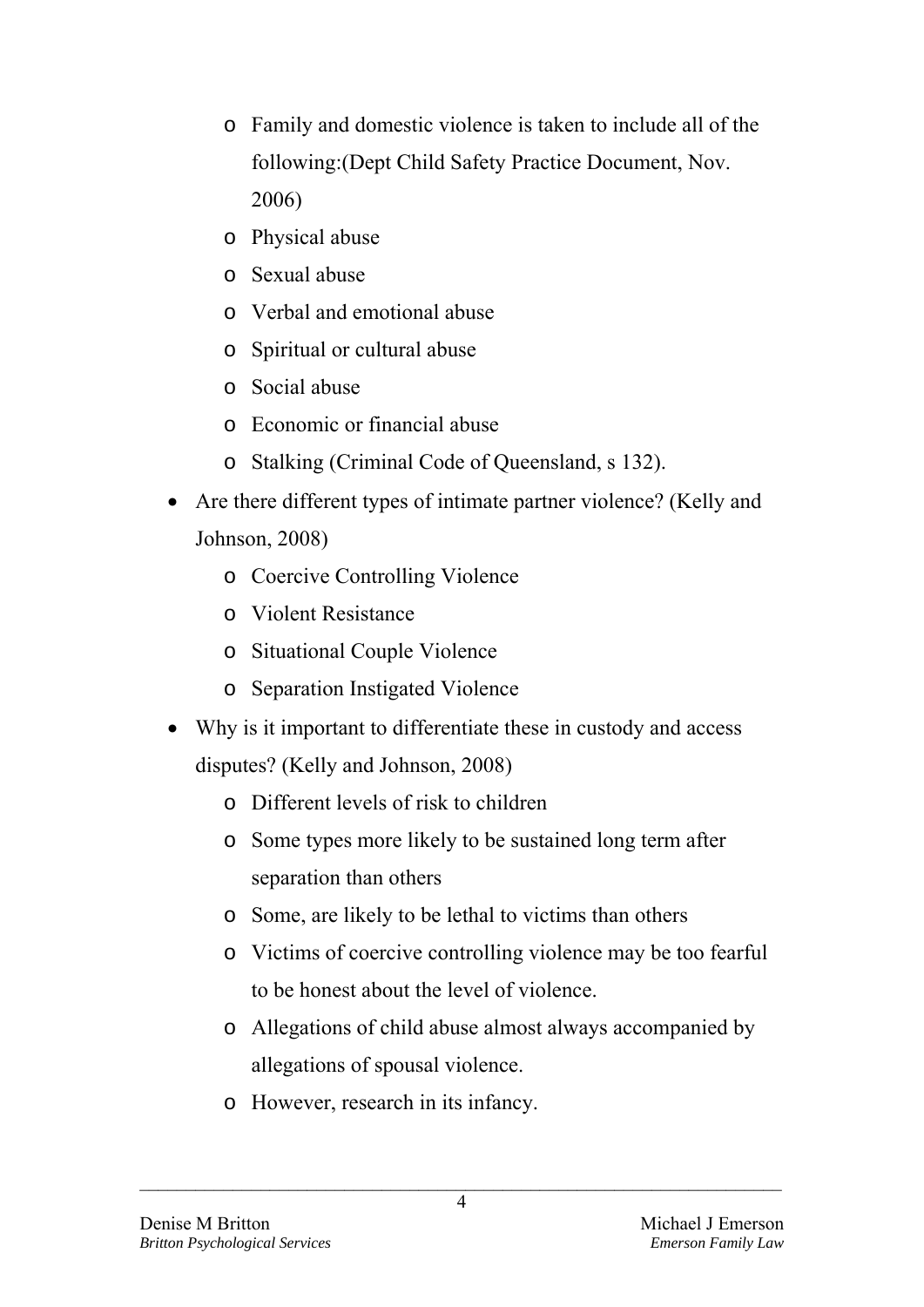- o One study differentiated between different types of intimate partner violence in custody and access disputes (Johnston and Campbell, 1993).
- o Most research into the connection between intimate partner violence and children's adjustment has involved the more serious forms of violence (generally coercive controlling violence).
- Describe Coercive Controlling Violence (Kelly and Johnson, 2008)
	- o Pattern of power and control Power and Control Wheel (Pence and Paymar, 1993)
	- o Various combinations of intimidation, emotional abuse, isolation, minimising, denying and blaming, use of children, asserting male privilege, economic abuse and coercion and threats.
	- o Perpetrators misogynistic.
	- o Not necessarily any physical violence if other techniques effective.
	- o Some say the law should focus on the power and control rather than the level of physical abuse (Stark, 2007).
	- o Risk of escalation to physical violence always present.
	- o Type most commonly seen in legal settings.
	- o Perpetrators mainly men in heterosexual relationships (Johnson, 2006).
	- o Female perpetrators do exist in a small minority of cases.
	- o For women "use of the system" substitutes for "assertion of male privilege".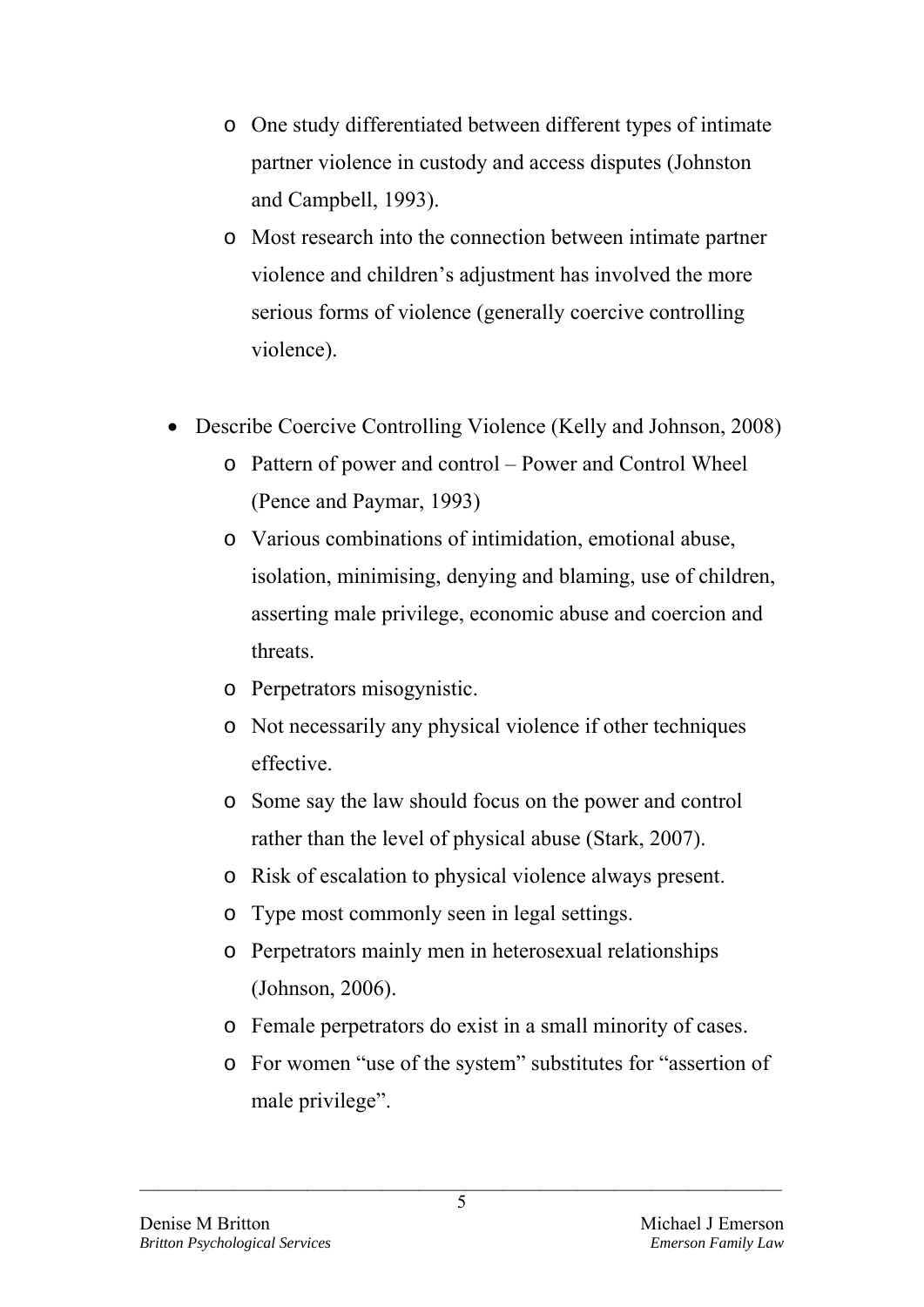- o When physical violence present more severe than in other forms of FDV.
- o High likelihood of injury including severe injury and death and sexual violence common.
- o Homicide rates higher for female victims (not male victims) after separation than before.
- o Coercive control with or without physical violence a major risk factor for continued and increased violence.
- o Psychological impact (fear and anxiety, loss of self esteem, depression and post traumatic stress) often reported to be worse than physical.
- Describe Violent Resistance (Kelly and Johnson, 2008)
	- o Sometimes meets criteria to be called "self defence".
	- o Mostly perpetrated by females.
	- o Women who defend themselves physically twice as likely to be injured (Bachman and Carmody, 1994)
	- o Women who kill their violent partners are no different from those who have not killed their partners in many respects but are more likely to have been sexually abused and repetitively, to have been suicidal and to have tried unsuccessfully to leave (Browne, 1987).
- What is Situational Couple Violence? (Kelly and Johnson, 2008)
	- o Most common type
	- o Perpetrators both men and women
	- o Not based on power and control.
	- o Occasional escalation of arguments into physical violence.
	- o More minor forms of violence than coercive controlling violence (eg slapping, pushing, shoving)..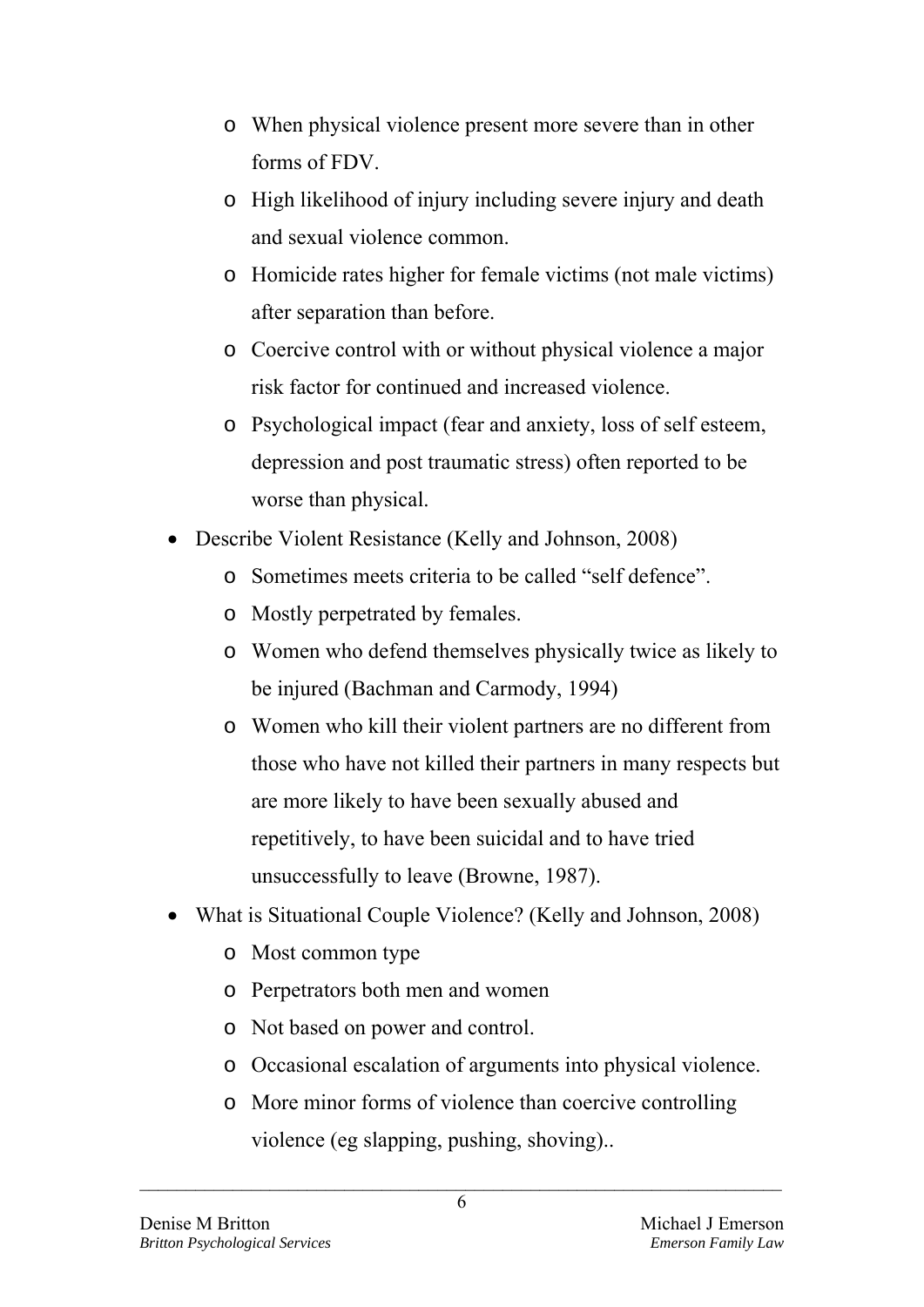- o Male perpetrators not more misogynistic than nonviolent men (Holtzworth-Munroe et al, 2000).
- o Emotional abuse and jealousy not chronic as with coercive controlling violence (Leone et al, 2004)
- o Physical injuries infrequent
- o Higher rates with teenagers and young adults
- o Women more likely to be perpetrators in younger group but otherwise there is gender symmetry
- o Violence more likely to stop after separation than with coercive controlling violence
- o Can escalate to severe assaults with serious injuries at times
- o Frequency predicts higher levels of health and psychological problems
- What about Separation Instigated Violence? (Kelly and Johnson, 2008)
	- o No prior history in relationship or other settings
	- o Gender symmetry
	- o Uncharacteristic acts of violence
	- o Triggered by separation trauma and loss of psychological control
	- o Limited number of episodes
	- o Mild to more severe forms of violence
	- o Perpetrator more likely to be the rejected partner
	- o Protection orders likely to result in compliance
	- o Risk to victims significantly less than for coercive controlling violence
- What is the Cycle of violence? (Dept Child Safety Practice Document, Nov. 2006)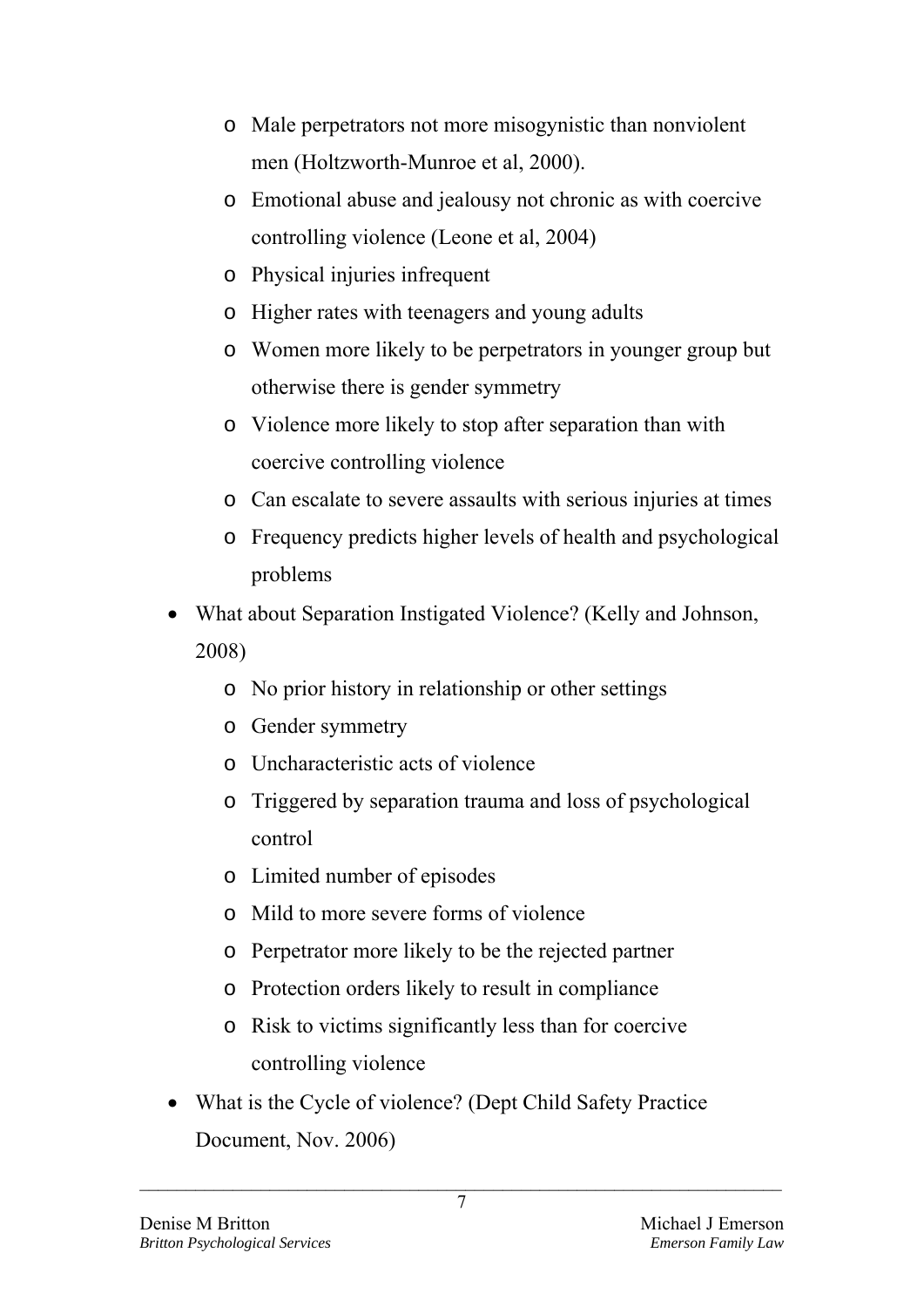- o First referred to in 1979
- o Describes cyclical nature of FDV (particularly coercive controlling violence)
- o **Build up** of tension over variable periods of time
- o Perpetrators use aggression and violence as **stand over** tactics – most dangerous and debilitating time for victims
- o An **explosion** may be brief or escalate over hours and is not necessarily an indicator of loss of control. It often occurs within the home with injuries not visible.
- o There may then be a period of **remorse** and even guilt over injuries and victims will often believe promises to not do it again.
- o The **pursuit** phase is based on the perpetrator's efforts to win back the love and affection of their partner and family with gifts and manipulation and if unsuccessful there may be further violence at this stage, the most dangerous stage, especially if separation occurs.
- o The **honeymoon** phase is reached when the pursuit has been successful and things look good for a time but there is usually a denial of the previous abuse and intervention of outside bodies (even through DVOs) is often strenuously resisted. As the perpetrator's power increases, the build up phase commences again.
- What is the Continuum of Violence? (Dept Child Safety Practice Document, Nov. 2006)
	- o Describes the phenomenon of escalation of certain types of violence over time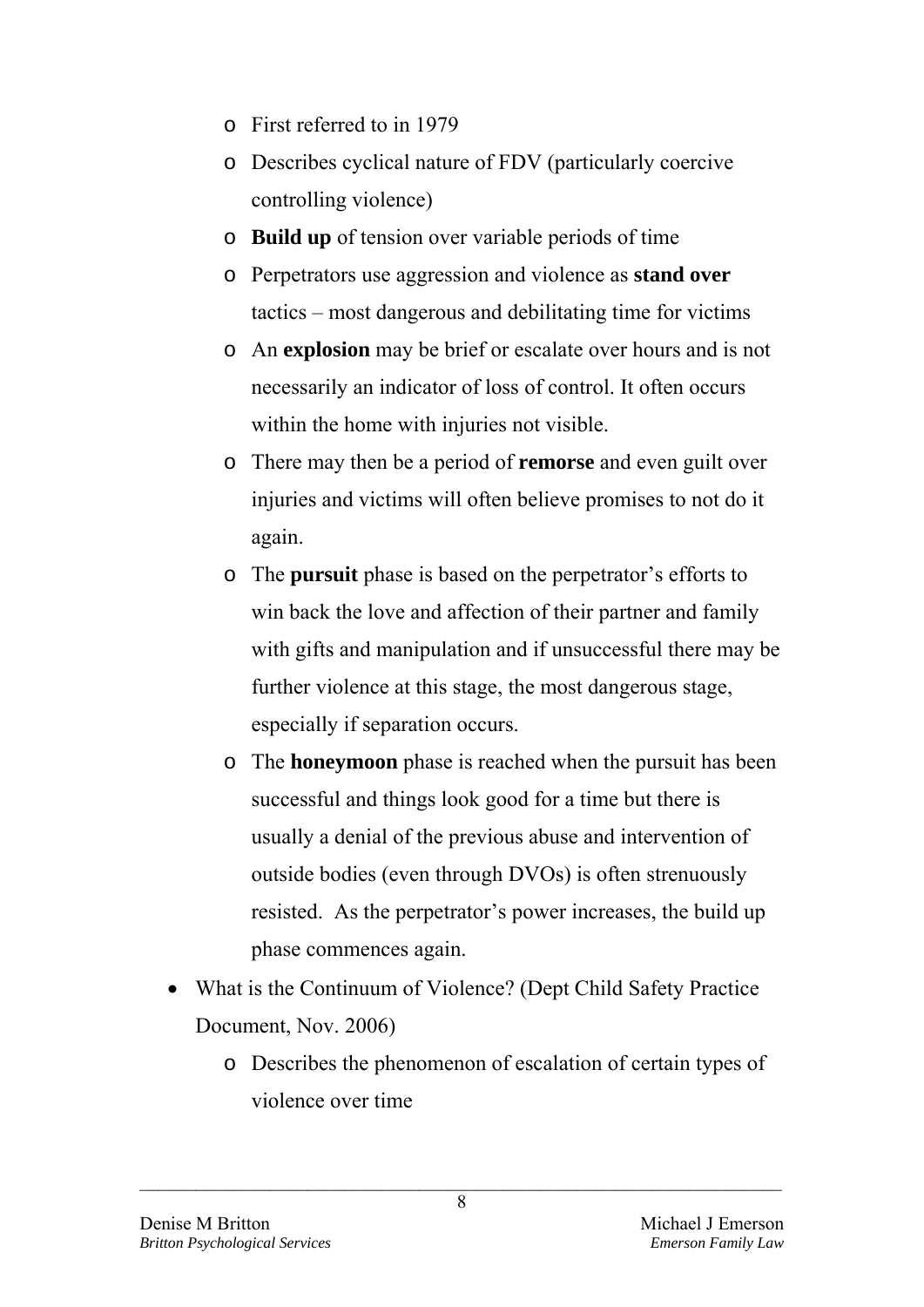- o Physical violence can escalate from slapping to throwing objects to using weapons to homicide and / or suicide.
- o Verbal and emotional violence can escalate from name calling to criticism to yelling to humiliation to suicide of the victim.
- o Sexual abuse can escalate from unwanted touching to unfaithfulness, to hurtful sex, exposure to STDs and to rape.
- What is the perpetrator gender debate? (Kelly and Johnson, 2008; Dept Child Safety Practice Document, Nov. 2006)
	- o 90% of all reported FDV is committed by men against women.
	- o Women do commit violence in heterosexual and same sex relationships.
	- o Men's physical violence towards women is more severe and more likely to cause serious injury than that by women towards men.
	- o Women are more likely to be killed by current and former partners than anyone else and men tend to give desertion and ending the relationship as reasons.
	- o Women who kill their partners have a history of violence in the relationship in more than 70% of cases.
	- o Women's violence more likely in self defence than men's.
	- o Men's violence towards women is more likely to cause women fear and intimidation.
	- o Women's violence towards men is more likely to cause anger.
- What do we know about the presence of children in the context of such violence? (Dept Child Safety Practice Document, Nov. 2006)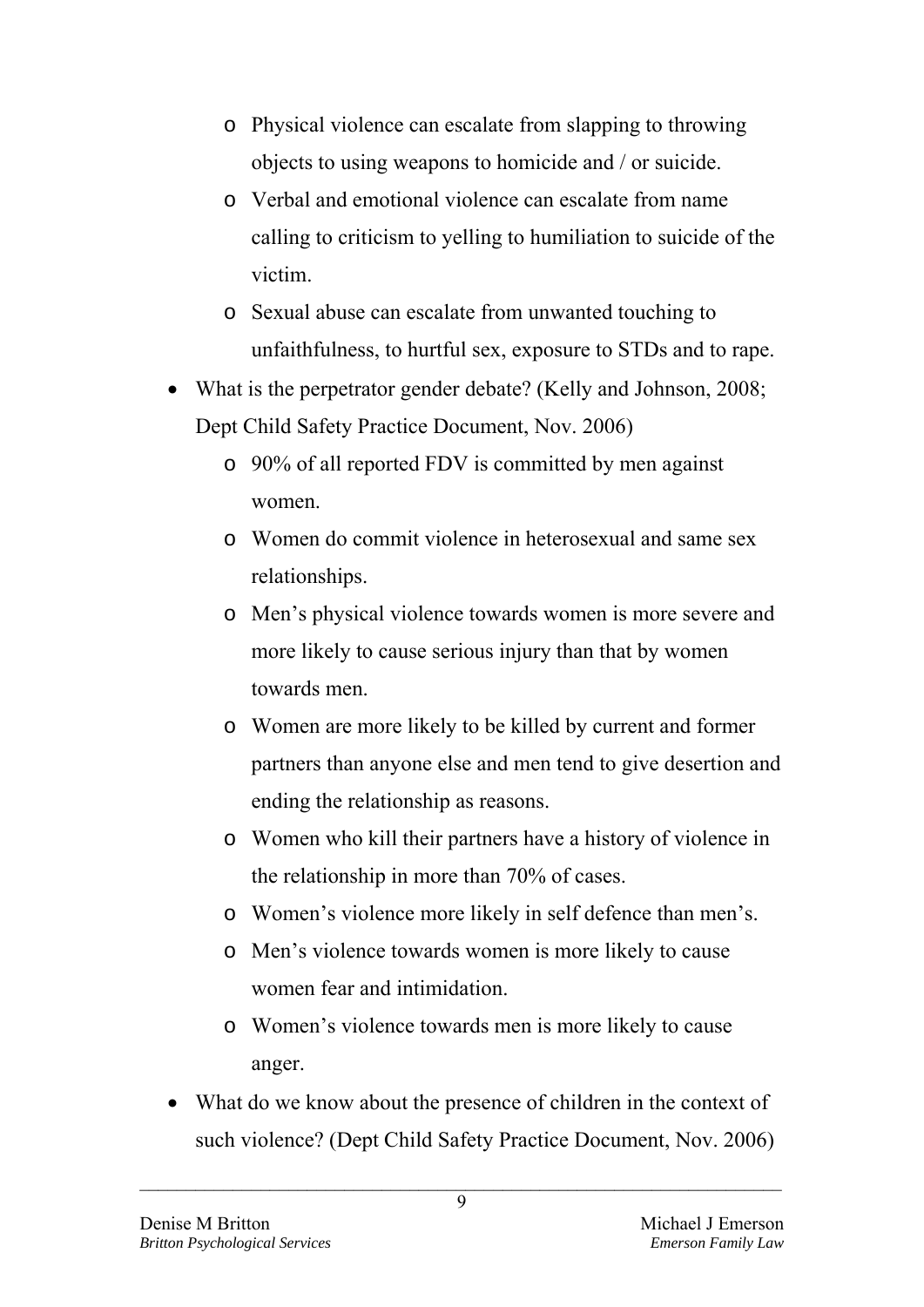- o Qld Domestic Violence Task force research in 1988 → Children in 88% of households of 856 callers to a Qld DV survey
- o 1996 Australian Bureau of Statistics survey  $\rightarrow$  38.3% of female victims said children witnessed the violence
- o More recently the percentage was 48.5%
- o Over all studies, children live in 30-60% of families where FDV is present
- Is there an interface between domestic and family violence and harm to children? (Dept Child Safety Practice Document, Nov. 2006)
	- $\circ$  1988 research  $\rightarrow$  In households where children were witnessing FDV:
		- 68% suffered physical abuse
		- 70% suffered emotional abuse
		- 8% suffered sexual abuse
	- o 1988 research  $\rightarrow$  64% of FDV perpetrators witnessed DV as children
	- o Suspected Child Abuse and Neglect (SCAN) data in Qld from May to October 2006  $\rightarrow$  34% of the 5374 children referred to SCAN teams were referred as they were *at significant risk of harm arising from a domestic and family violence incident.*
- Are there indicators we can look for in parents when we suspect FDV in a home or relationship? (Dept Child Safety Practice Document, Nov. 2006)
	- o Repeated injuries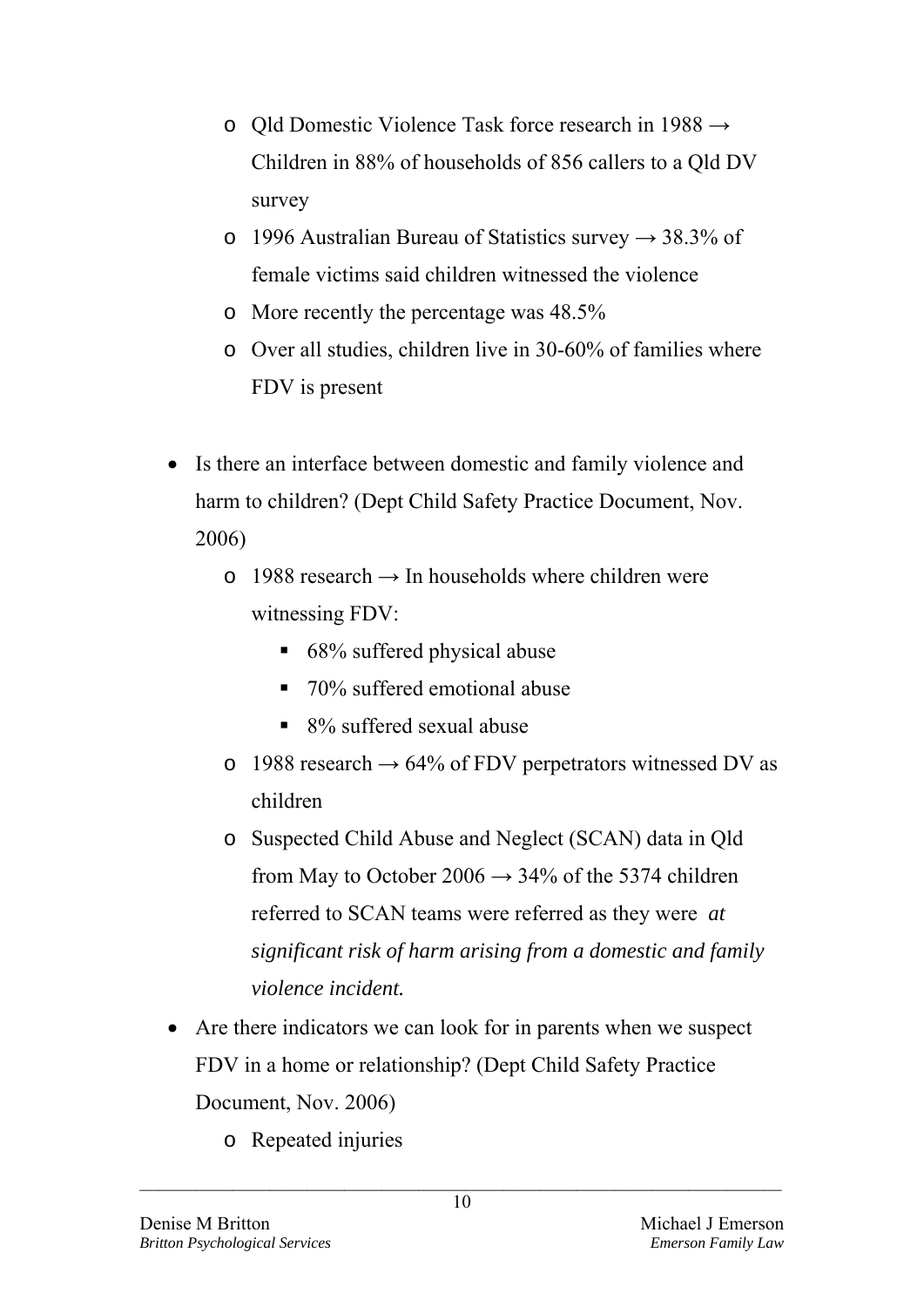- o Inconsistent explanations of injuries
- o Acute anxiety
- o Social isolation
- o Financial deprivation
- o Concentrated focus on pleasing the partner
- o Frequent reference to partner's anger or temper
- o Terror or reluctance to speak to those in authority
- o Partner attends all appointments
- o Partner responds to all questions
- o Frequent fleeing from home
- o Depression/suicidal ideation, gestures or attempts
- o Excessive alcohol or drug use
- o Partner jealously accusing of infidelity
- High risk situations for FDV for victims and perpetrators alike include (Dept Child Safety Practice Document, Nov. 2006)
	- o Family history of violence
	- o Low self esteem
	- o High dependence on partner
	- o Rigid traditional ideas about gender roles
	- o Mental illness
	- o Personality disorder
	- o Work related and other types of social stressors (stress overload)
	- o Relationship conflict inside and outside the specific relationship
	- o Violence which begins at a significant point in the relationship – eg just after marriage / commitment or when victim pregnant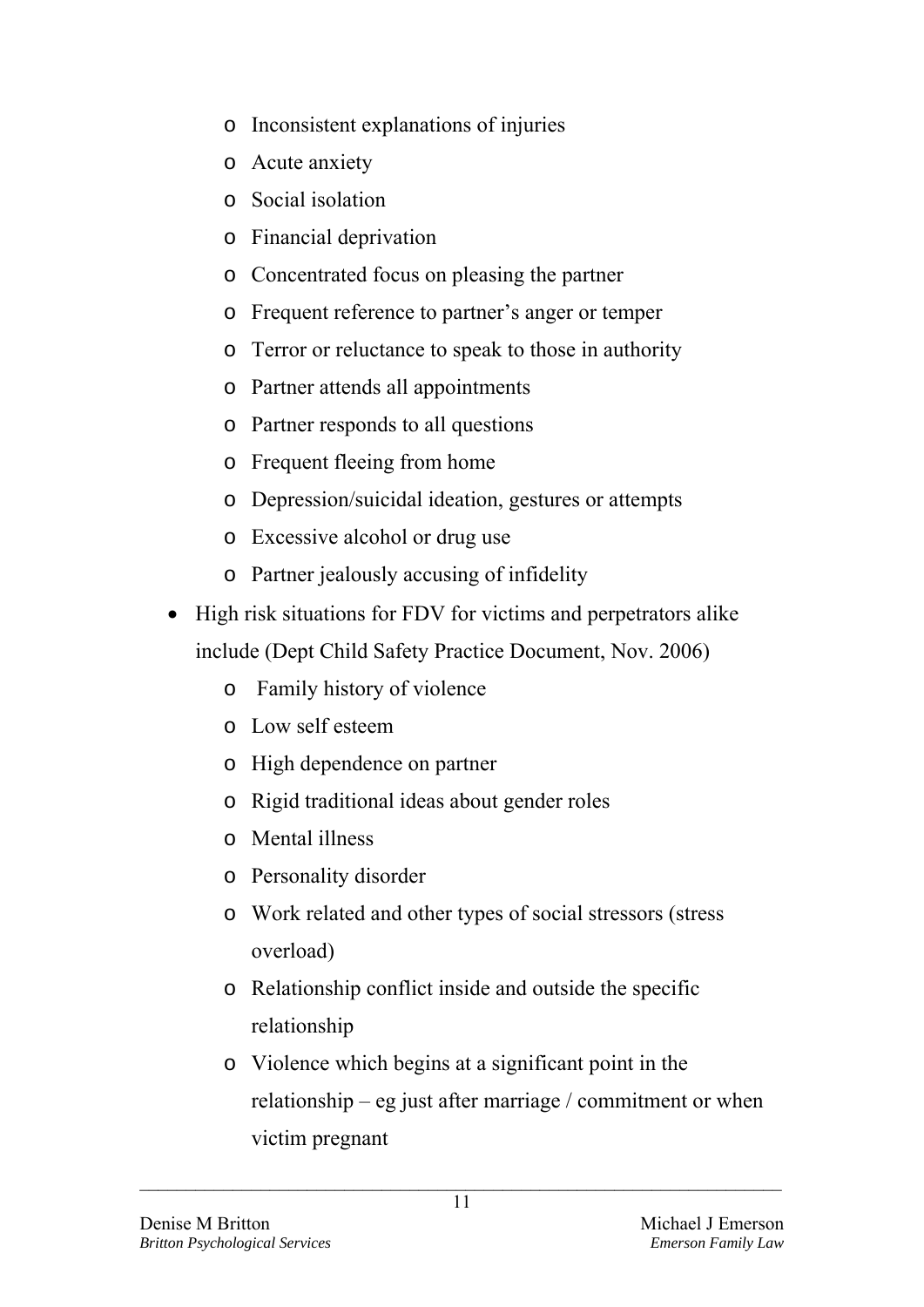- o When there are young children in the home
- o Geographical isolation
- o Community acceptance of violence violence against women or children reflects broader social patterns of power and gender relations
- o Association with violent peer group
- o Cultural myth which idealises family life and keeps FDV behind closed doors
- o The idealisation of privacy and the conspiracy of silence
- Can different forms of violence occur simultaneously within the same family?
	- o The research (Kelly and Johnson 2008) is starting to point to there being several different groups of people each of which has a greater propensity for a particular type of intimate partner violence.
	- o However, research is in its relative infancy and there is no doubt that certain events increase the risk of all types of intimate partner violence – eg separation and discovery of unfaithfulness.

# **2. The Developing Child, Trauma and Conflict**

- Research indicates that there can be significant and long-term negative effects for the child who witnesses domestic violence (Bancroft and Silverman, 2004 ; Graham-Bermann and Edleson; 2001; Fantuzzo and Mohr, 1999).
- Are the effects of parental violence greater for child witnesses than the effects of high conflict without actual violence?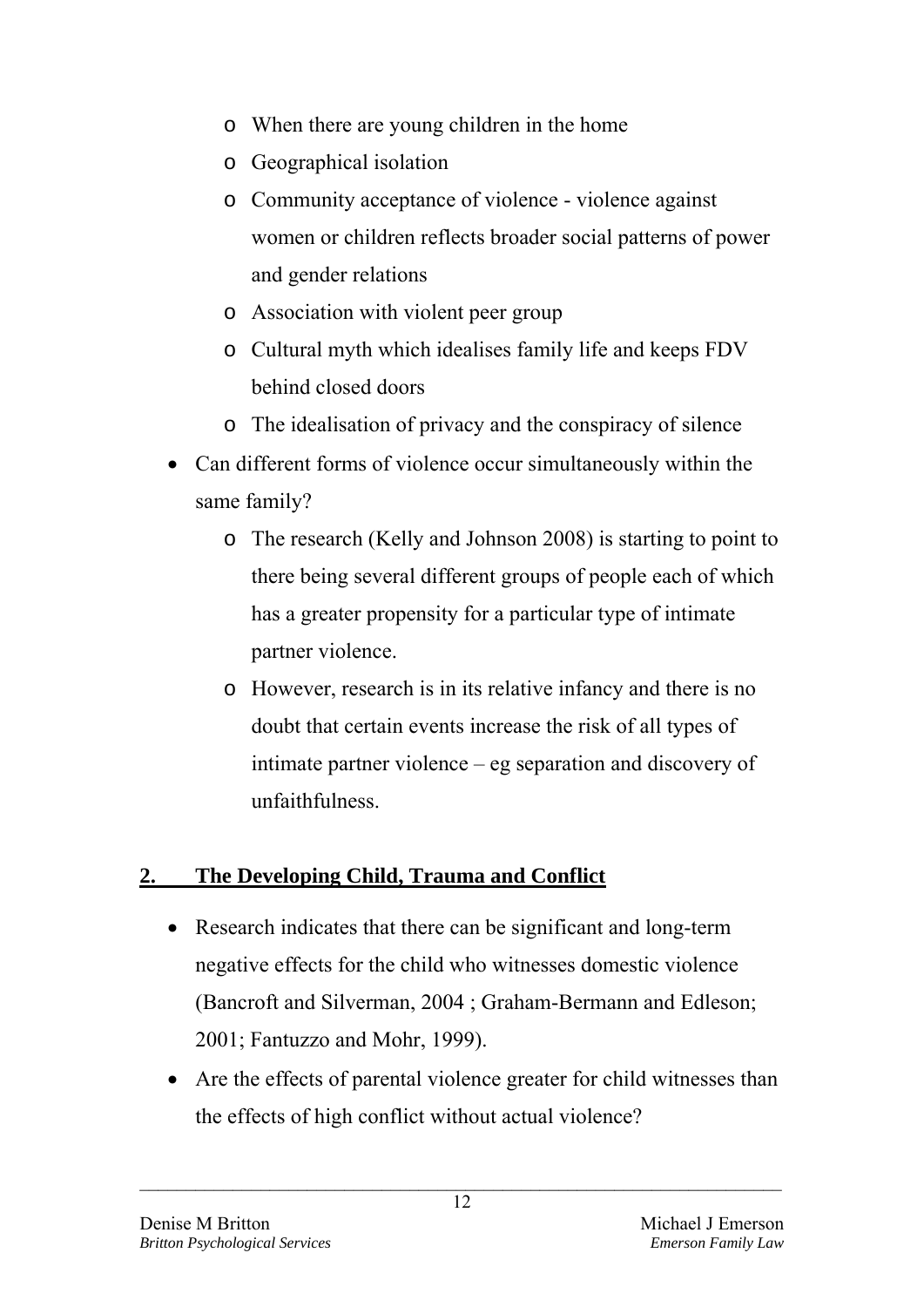- o Violence has been found to be significantly more destructive to children's adjustment than high levels of parental conflict (McNeil and Amato)
- Do the effects of different types of parental violence impact to different degrees on child witnesses?
	- o Early research results suggested exposure to Coercive Controlling Violence (the most severe and violent form of Family and Domestic Violence ) produces more severe adjustment problems in children than either Situational Couple Violence or Separation-Instigated Violence.
	- o Boys exposed to Coercive Controlling Violence were significantly more symptomatic than boys in families with Situational Couple Violence and boys in families with only Separation Instigated Violence or no violence at all were the least symptomatic. (Johnston, J R, 1995).
- What are some indicators of exposure to Family and Domestic Violence (FDV) in children? (Dept Child Safety Practice Document, Nov. 2006).
	- o Both short and long term impacts
	- o Emotional disturbance (internalised effects)
	- o Behavioural disturbance (externalised or acting out effects)
	- o Cognitive problems (internalised effects)
- Are there different negative impacts on children depending on their level of maturity and development? (Dept Child Safety Practice Document, Nov. 2006; Lieberman and Van Horn, 1998; Ayoub, Deutsch and Maraganore, 1999; Jouriles et al, 1998).
- What are the common impacts of FDV on unborn children and infants?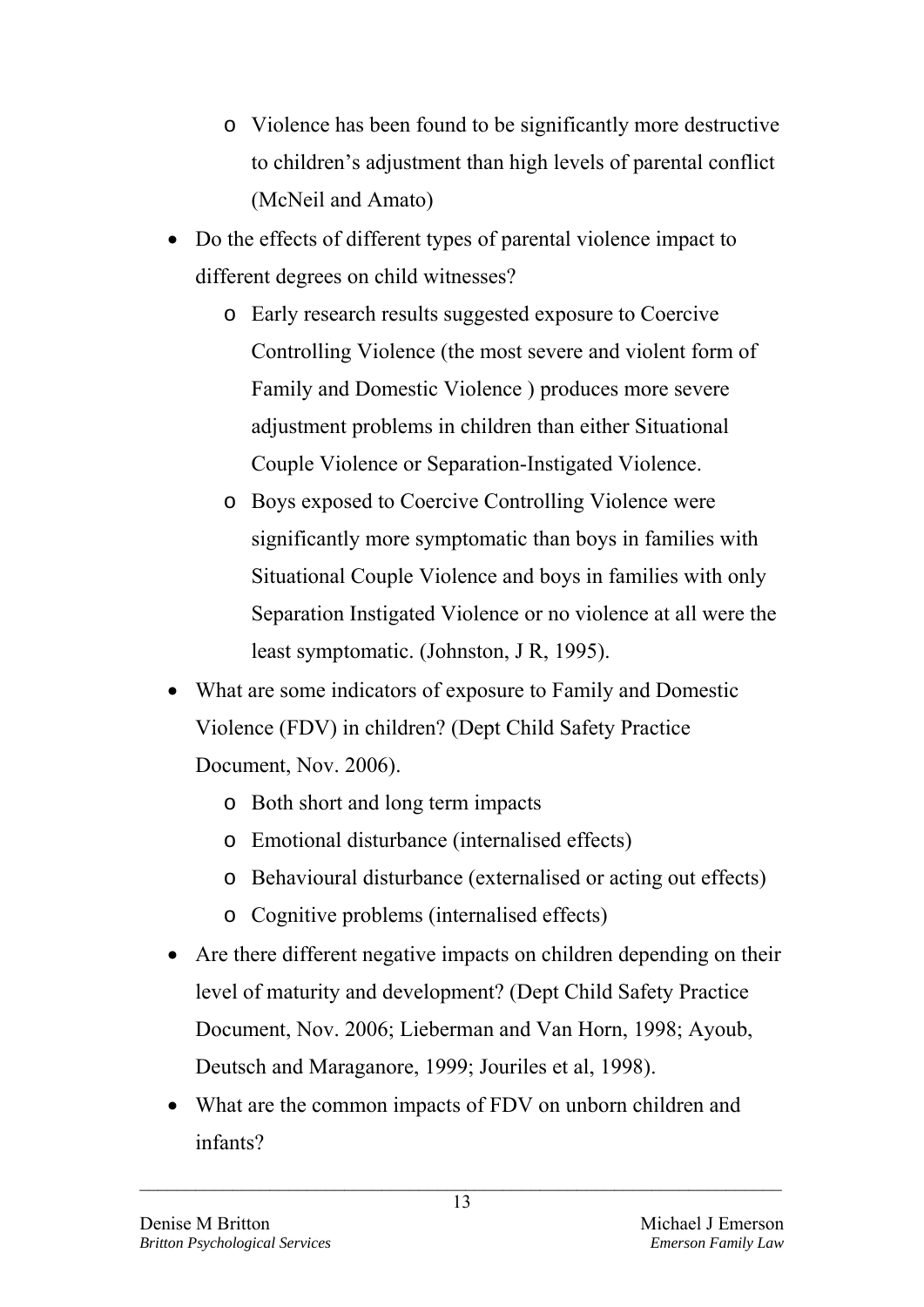- o Miscarriage
- o Pregnancy termination
- o Still birth
- o Premature birth
- o Low birth weight
- o Poor health
- o Developmental delay
- o Poor sleeping habits
- $\circ$  Irritability eg, excessive screaming
- o Excessive reactivity including a chronic startle reflex or crying or screaming when voices are raised
- o Feeding problems and failure to thrive
- o Difficulty attaching to adult carers insecure or disorganised attachment patterns.
- Harm to infants in violent homes can result from:
	- o Holding infant as a shield
	- o Incidental injury such as hitting infant with flying objects or misplaced blows
	- o Intentional physical harm to infant for example to try to stop excessive crying
	- o Infant sensing negative emotional signals from carers such as distress, depression, fear and / or anger
- What are the common impacts of FDV on three year olds?
	- o Boys likely to exert control by playing aggressively and hitting, biting, screaming and hair pulling
	- o Girls more likely to internalise stress and to cling, become anxious, withdrawn, passive and overly compliant.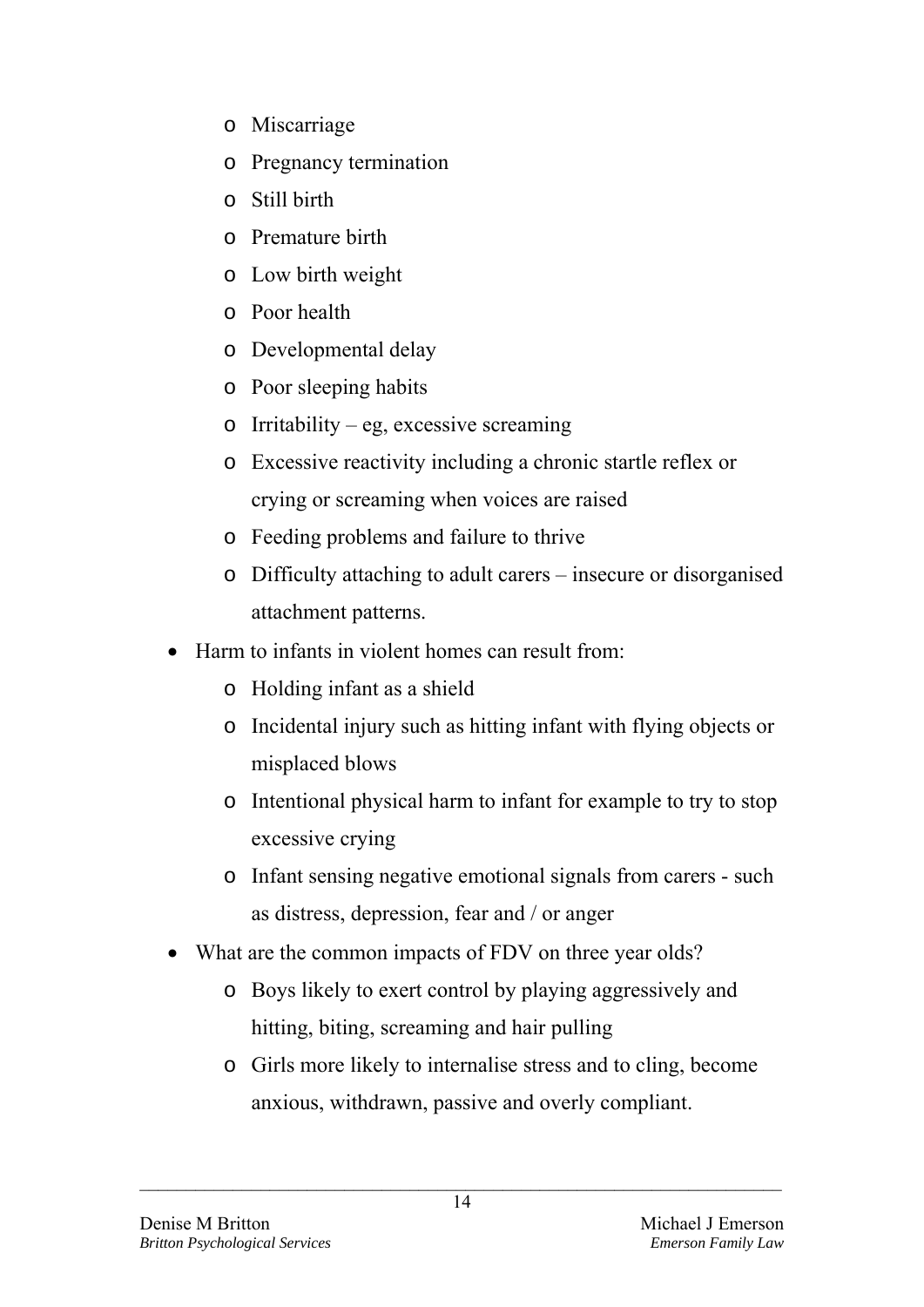- What are the common impacts of FDV on preschoolers (four to five year olds)?
	- o Problems making friends
	- o Difficulty trusting adults
	- o Social withdrawal
	- o React to conflict with withdrawal or aggression
	- o Cowering at raised voices
	- o Act out violence in play
	- o Bullying behaviour
	- o Taking the blame for others
- What are the common impacts of FDV on primary school age children?
	- o Use of violence to "resolve" conflict seen as acceptable
	- o Bullying behaviour
	- o Although they have the skills to express their fears of violence, they may lack the trust in others to do so
	- o Problems with concentration
	- o Academic difficulties
	- o Avoidance of going home
	- o Running away from home
	- o Mental health problems eg depression, withdrawal and anxiety
- What are the common impacts of FDV on adolescents?
	- o Mental illness
	- o Suicidal ideation and suicide
	- o Aggression
	- o Anti-social / criminal behaviours
	- o Running away from home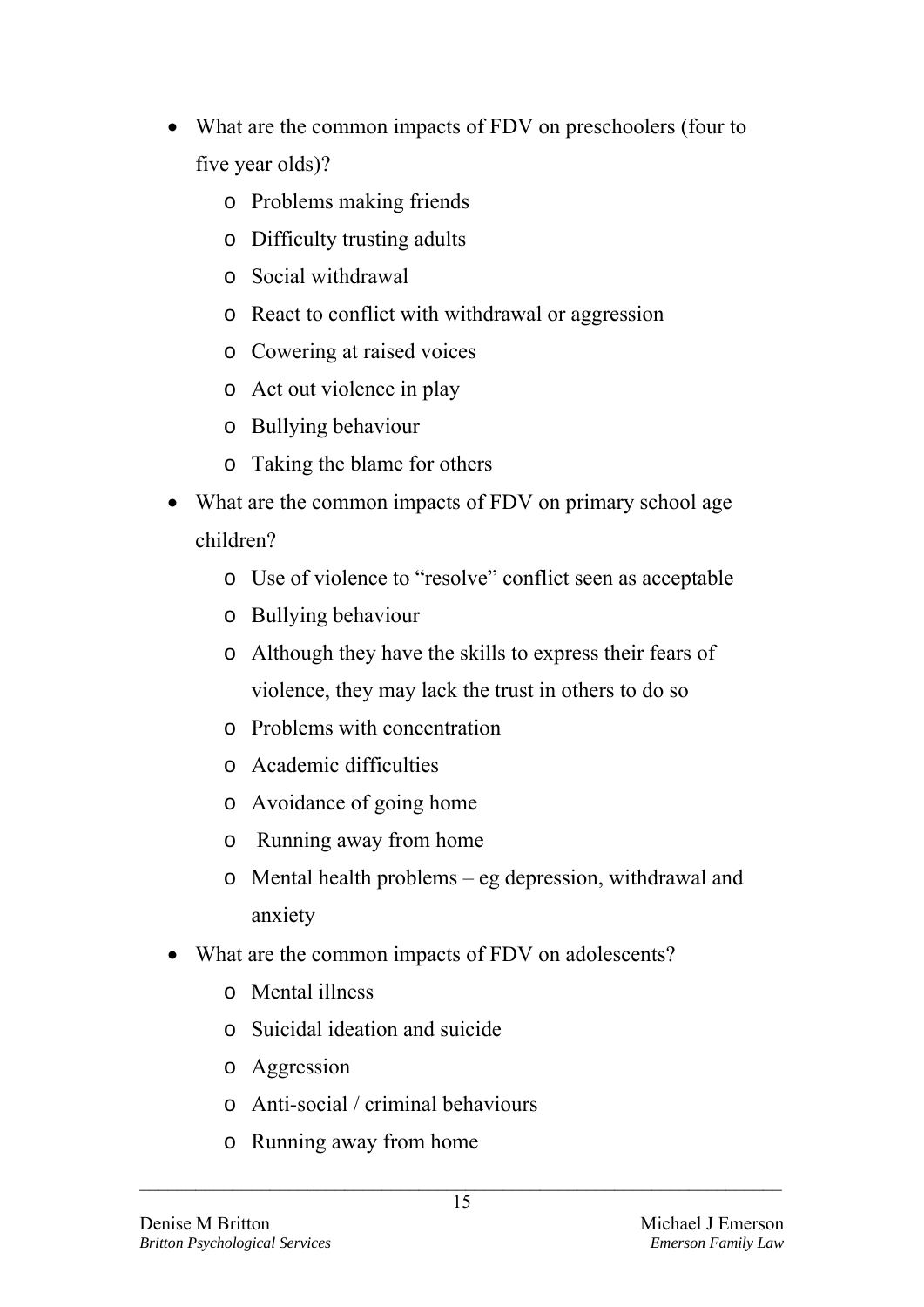- o Homelessness
- o Truancy / Early school leaving
- o Drug and alcohol abuse and addiction
- o Boys often model father's behaviour and abuse mothers / sisters / other females
- o Girls vulnerable to developing violent relationships
- "Adaptive" roles adopted by children in violent families (Dept Child Safety Practice Document, Nov. 2006):
	- o The hero
	- o The scapegoat
	- o The clown
	- o The parent
	- o The protector
	- o Alignment with the perpetrator
- What does the term "complex trauma" mean in the context of child and adolescent development? (van der Kolk, 2005).
	- o Multiple, chronic and prolonged developmentally adverse traumatic events
	- o Events mostly interpersonal (eg sexual or physical abuse, war, community violence and witnessing domestic violence)
	- o Early life onset
	- o Often occurs within the caregiving system
	- o Results in pervasive negative effects on the development of the brain - *developmental trauma disorder*
- What features are significantly more likely to be seen in adults 50 years after adverse (traumatic) and chronic or repetitive childhood experiences? (Kaiser in van der Kolk, 2005).
	- o Depression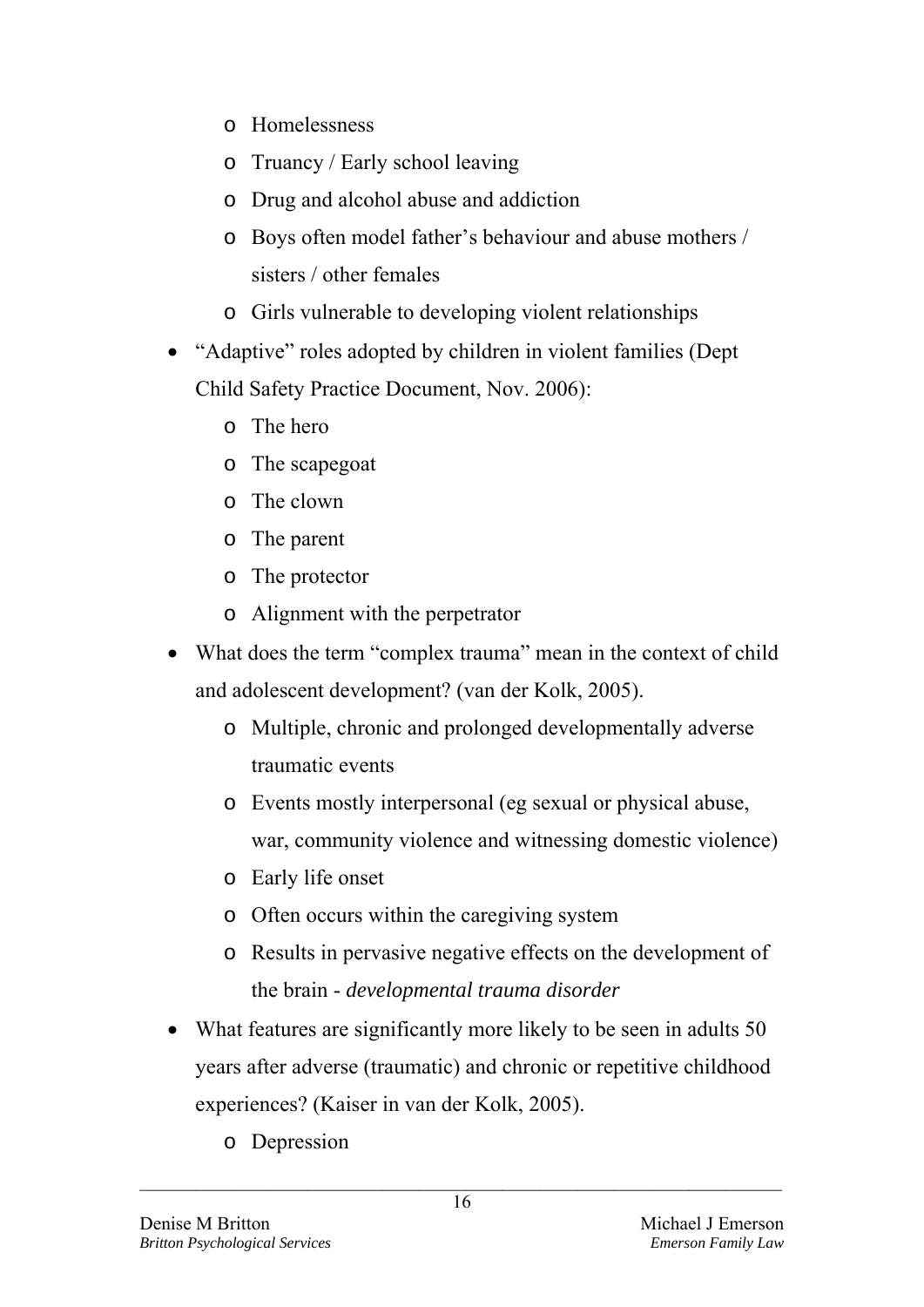- o Suicide attempts
- o Alcoholism
- o Drug abuse
- o Sexual promiscuity
- o Domestic violence
- o Cigarette smoking
- o Obesity
- o Physical inactivity
- o STDs
- o Heart disease
- o Cancer
- o Stroke
- o Diabetes
- o Skeletal fractures
- o Liver disease
- What are some social consequences of developmental trauma? (Ford in van der Kolk, B, 2005)
	- o Increased use of medical, correctional, social and mental health services;
	- o Almost the entire criminal population are victims of severe chronic childhood trauma/neglect;
	- o Physical abuse and neglect associated with high rates of arrest for violent offences;
	- o 75% of perpetrators of child sexual abuse report sexual abuse as children.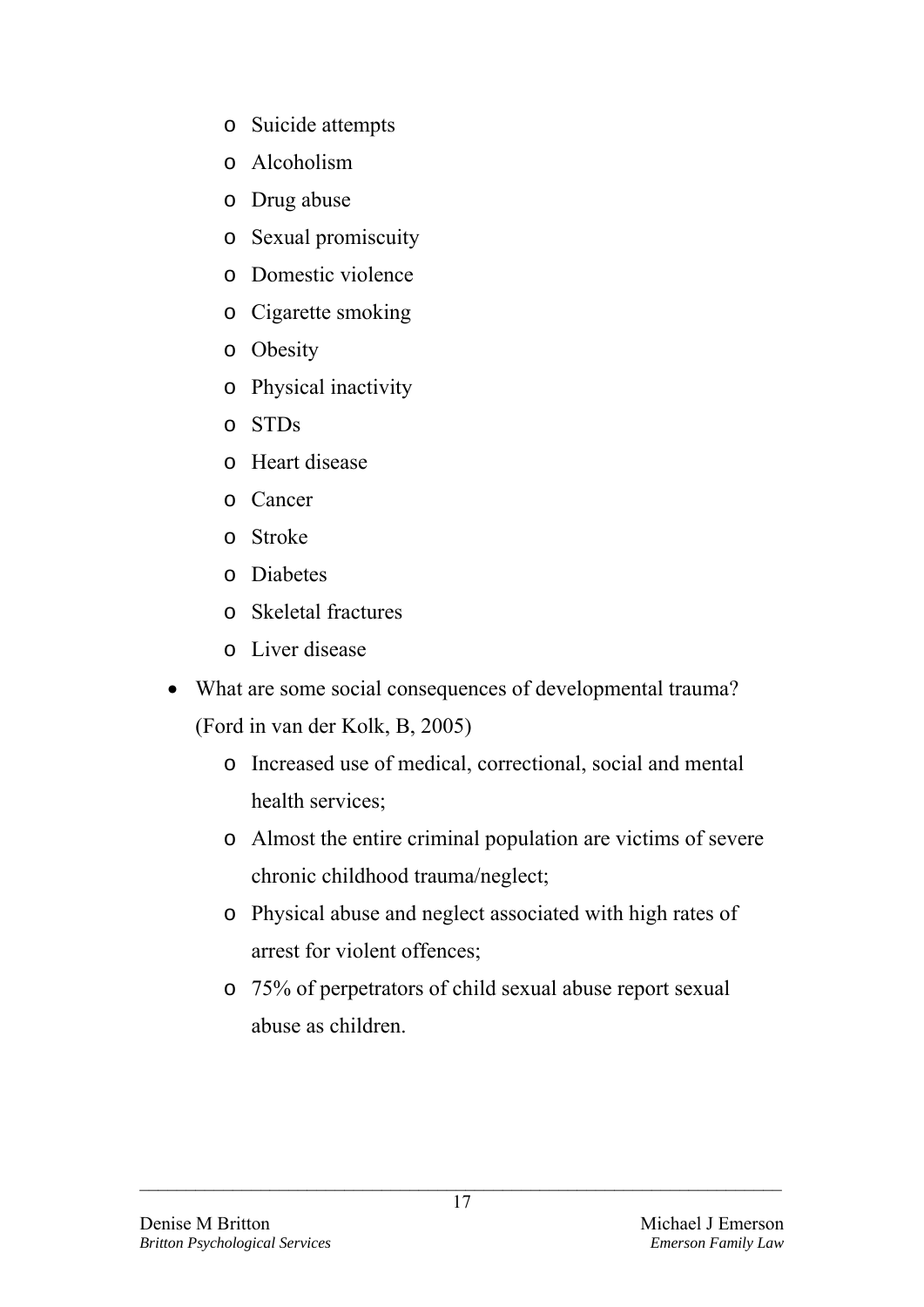# **3. Examining Allegations of Family Violence in Child Proceedings and Assessing Unacceptable Levels of Risk in Child Sexual Abuse:**

- What are some risks in assessing and deciding children's issues where FDV alleged:
	- o The more articulate and apparently better functioning party may be the perpetrator
	- o Women and child victims of FDV may be in greater danger after separation.
	- o Time with children gives perpetrators the opportunity to perpetuate and escalate violence. Remember not all actual violence and abuse can be substantiated (Maloney, L et al, 2007).
	- o A small minority of unfounded child abuse allegations are due to deliberate or malicious fabrication (Brown, T, 2003).
	- o Mistrust around separation as well as the support of family, friends and ill informed professionals contribute to false beliefs of child abuse (Johnston and Roseby, 1997).
	- o The legal and social advantages of claiming FDV can encourage fabrication , exaggeration and biased recall (White, 2007) as well as false denials and minimisation by perpetrators (Jaffe et al, 2003; Johnston, Lee et al, 2005; Shaffer and Bala, 2003).
	- o In some cases, the vulnerability of the accuser is so great that their rage at being rejected can result in alienation of the child from the other party and in the worst cases in abduction and / or murder of the children and the other parent / victim and / or suicide of the rejected partner / perpetrator.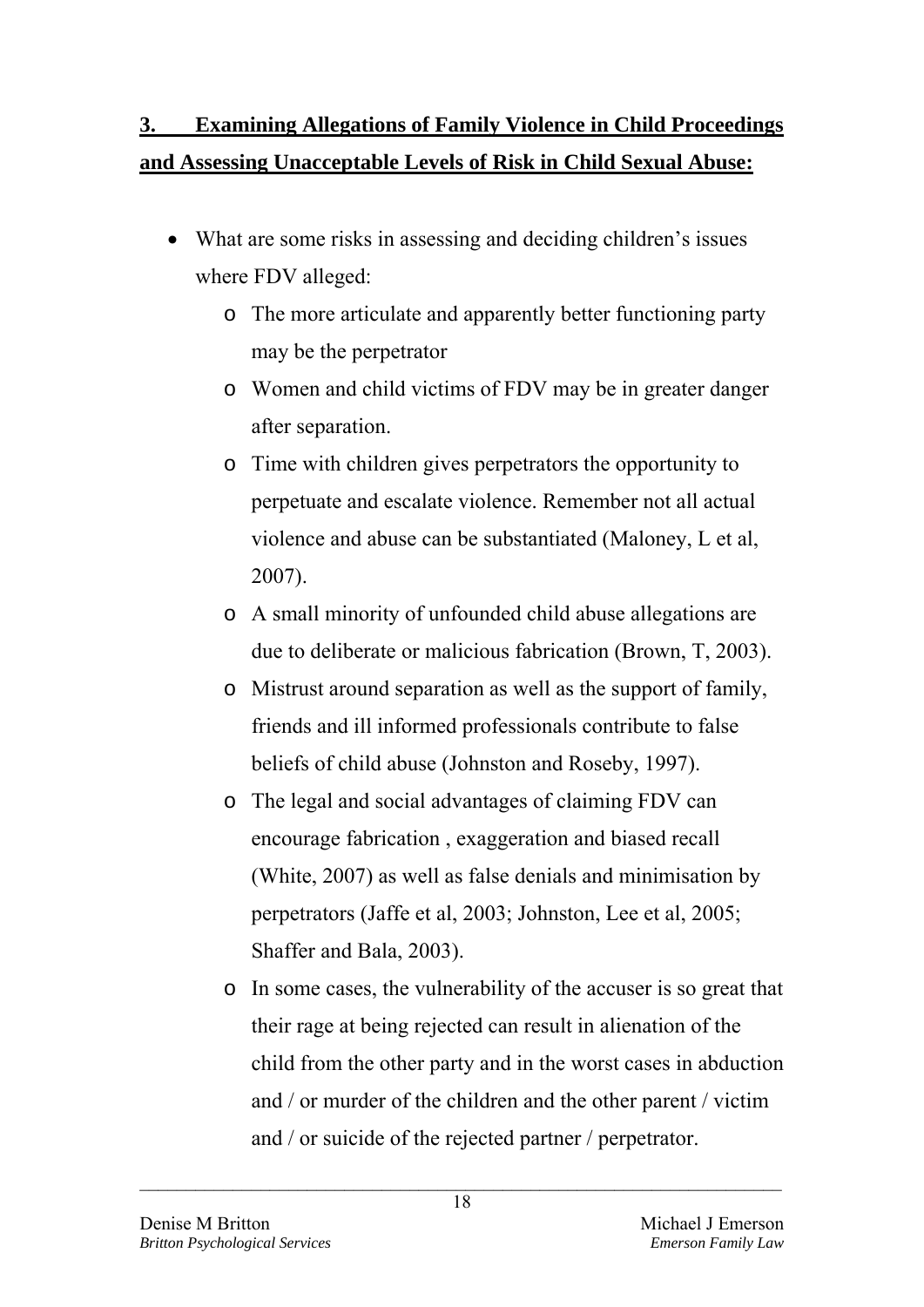- o 50-75% of FDV allegations and 22-52% of child abuse allegations in family law matters can be substantiated in some way (Bala and Schuman, 1999; Brown, 2003).
- How is unacceptable risk defined? (Carmody, The Hon T, 2005)
	- o Not a clear formula even for the Family Court
	- o Different standard of proof from the criminal courts
	- o Not necessarily even based on "the balance of probabilities"
	- o At times it seems to be based on the concept of "possibility" rather than "probability"
	- o In 2005 The Hon Tim Carmody (then Justice Carmody) argued that:

(*unacceptable risk) is founded on assumptions, conjecture, intuition, belief, suspicion and even guesswork. It is a forecast of what might be, based on what might have been and other omens.*

o Carmody suggests several radical and controversial mechanisms of reform to the current processes in making decisions about allegations of child sexual abuse in the context of the Family Law Act. One of these is that alleged child victims' evidence is heard directly by judges, giving due recognition to:

> *their* (victims') *special vulnerabilities and need for special measures while at the same time respecting the rights of the accused party to defend him or herself effectively.*

o This is a constantly evolving area and we can expect that as the body of research evidence on children's evidence and the assessment of sexual abuse in a family law context increases,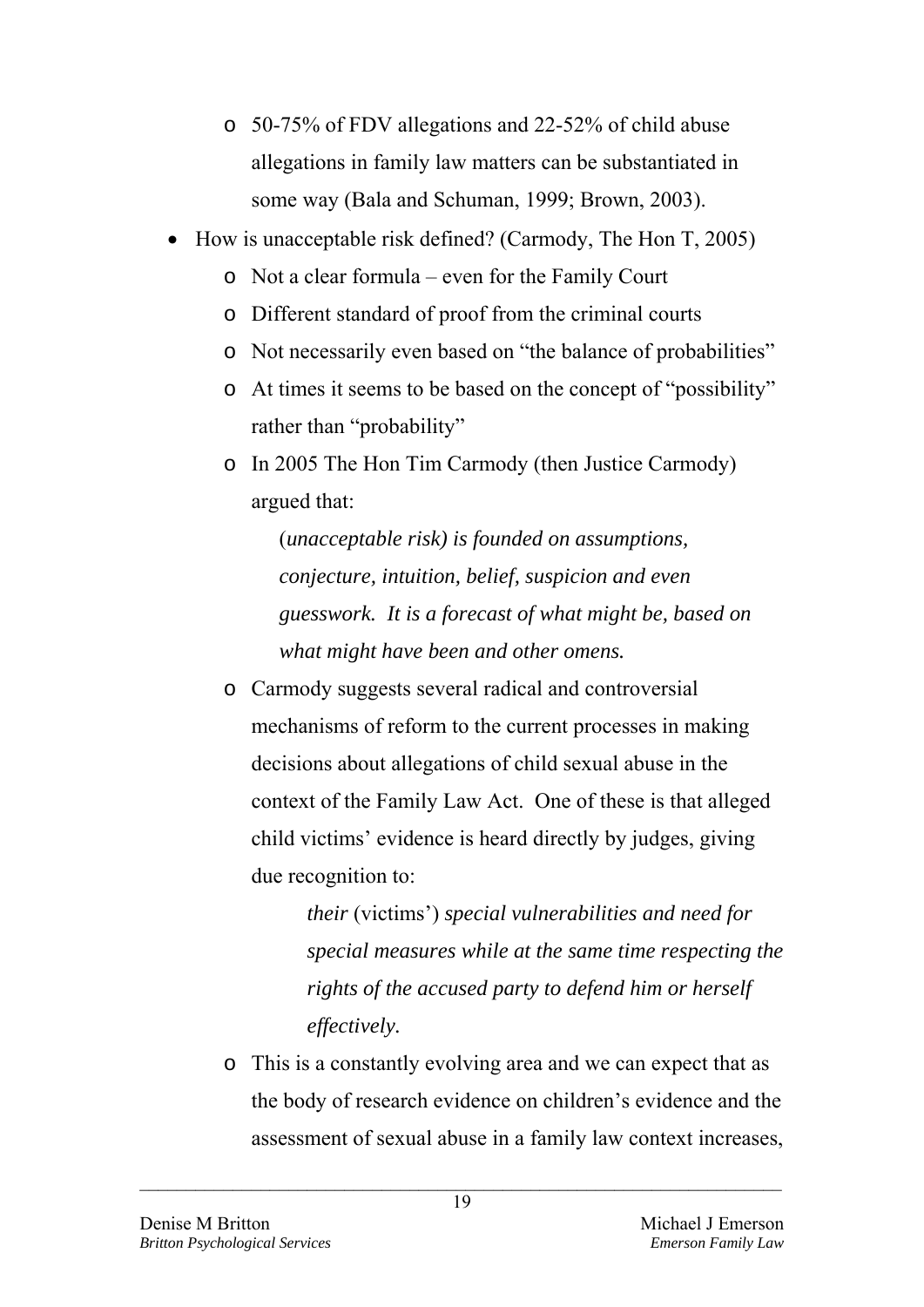the method of assessment of unacceptable risk by the courts will also change.

# **4. How Viable is Children's Evidence?**

- It depends on a number of factors.
	- o How old is the child making the disclosure?
	- o In what context was the disclosure made?
	- o Who heard the first disclosure?
	- o How many times was the child interviewed?
	- o What were the qualifications and experience of the interviewer?
	- o What type of interview elicited the disclosure?
	- o Is there corroborating and independent evidence? How reliable is it?
	- o Were there any retractions? Sequence? Why?
	- o Has "accommodation" by the victim been considered?
	- o Was there a motive on the part of the child or any other person for making false allegations?
- The research evidence is mounting. (For example see, Bridges, C E; Ceci, S J and Bruck, M, 1993; Loftus, E F and Davies (1984); London, K, Bruck, M, Ceci, S J & Shuman, D W, 2005; Lyon, TD, 2001 & 2002; Malloy, LC, Lyon, TD & Quas, J A, 2007; Robinson, B, 2008; Salter, AC, 2003; London, K, Bruck, M, Ceci, S J & Shuman, D W, 2005.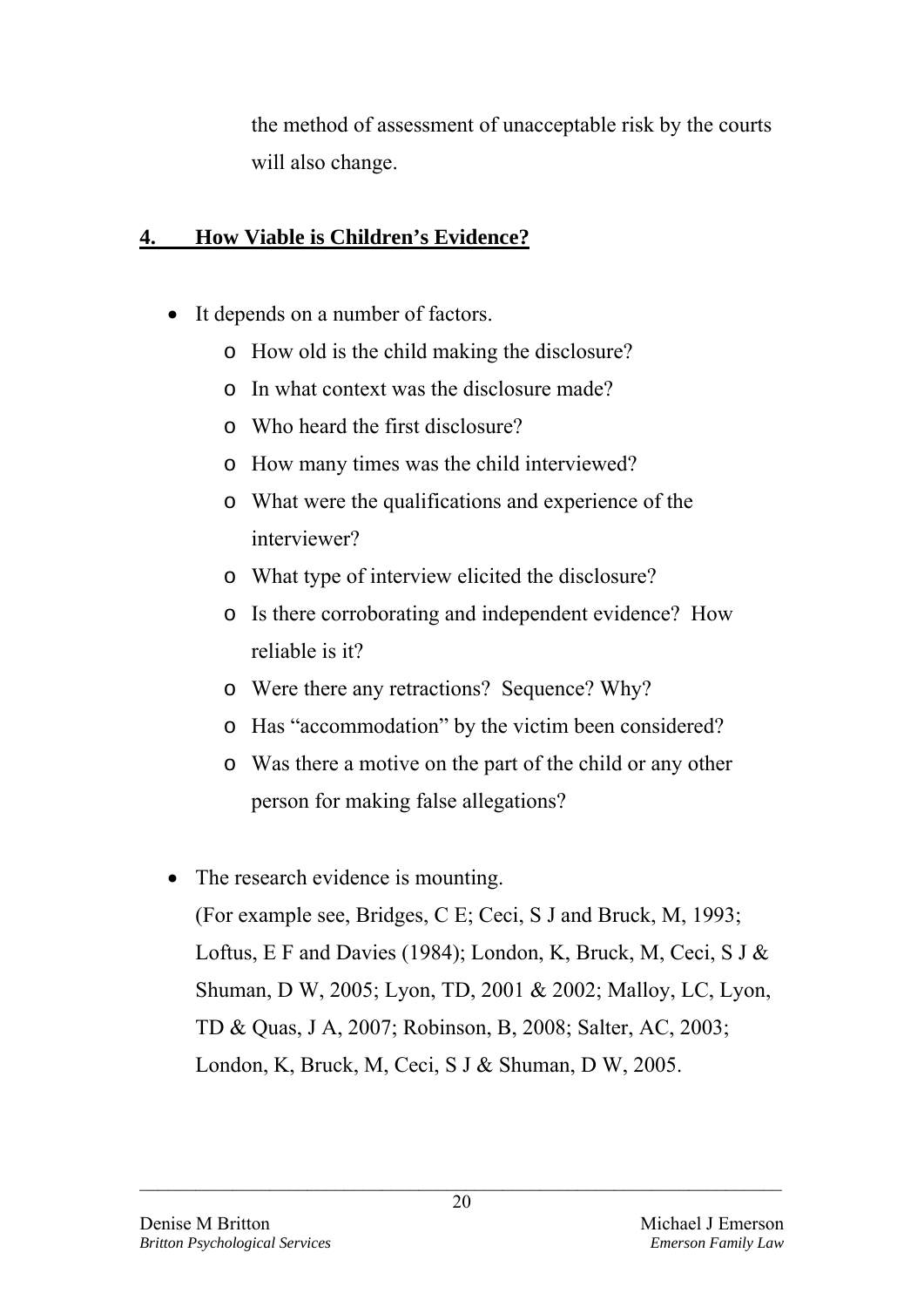- The main thing is to get expert help with this most difficult of family law areas. This is no other issue which warrants more of an "each case on its merits" approach.
- Children's views need to be heard and considered but remember:
	- o Give their views appropriate weight for age and more particularly level of maturity, intelligence, level of understanding and suggestibility.
	- o Ethical issues militate against conducting research focused on children who have been abused or who have witnessed violence.
	- o Much of the evidence about children's memory and eye witness testimony has not involved abused children.
	- o Children don't always tell the truth for all sorts of reasons.
	- o Adult interference can affect the validity of children's evidence and alliances with one or the other parent can affect the validity of their evidence.
	- o A child's inherent drive for survival can affect the validity of their evidence.
	- o Lack of trust, emotional disturbance and mental illness can affect the validity of their evidence.
	- o The qualifications, experience and "agenda" of the interviewer is a vital piece of evidence.
	- o The context of the disclosure is highly significant.
	- o The nature of the "first disclosure" is highly significant.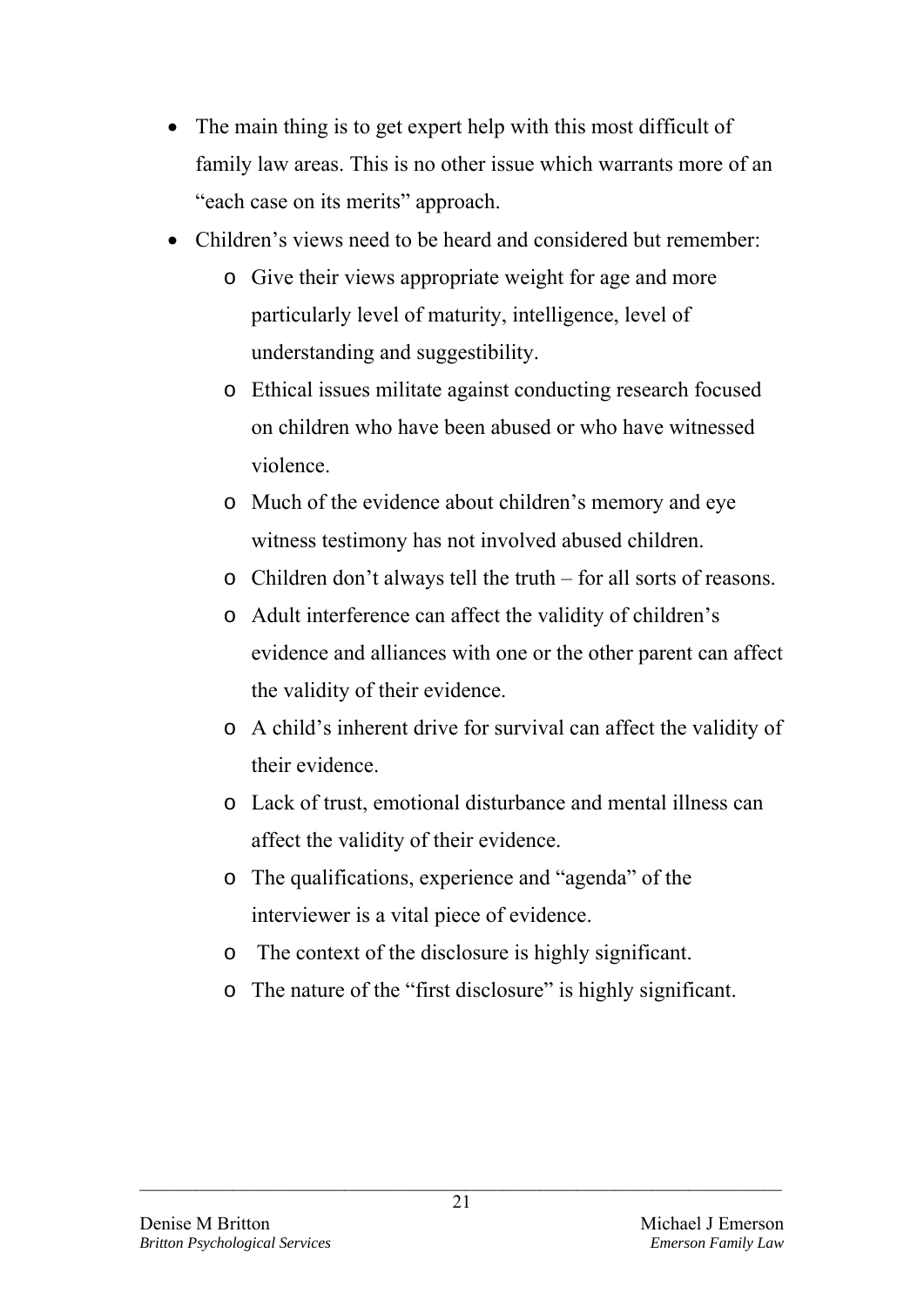## **What can Governments, the courts and practitioners do to minimize risk and support victims of abuse**

- Need to empower parties who have experienced violence-need to encourage parties subjected to violence to make their own choices and identify their own goals
- Need to prioritise the safety of women and children
- Need to acknowledge the fear that women and children feel in the face of violence is real and needs to be taken seriously
- Need to acknowledge that society and women themselves can minimise the seriousness of violence
- Need to treat parties who have experienced violence with respect and sensitivity
- Try at all times to identify the existence and details of any domestic violence or domestic violence orders or breaches of those orders
- Need to acknowledge that violence is a crime whether it occurs in public or in private
- Importance of the appointment of an Independent Children's Lawyer to gather independent professional evidence regarding the possible incidence of violence in the home and the impact of the violence on the child
- Be aware of referral options
- Actively involve a woman or victim of domestic violence to assess her own legal needs and to have control and make decisions about his or her future
- Need not to be judgmental
- Consider the parties own risk assessment to ascertain whether they are possibly playing down the risk of domestic violence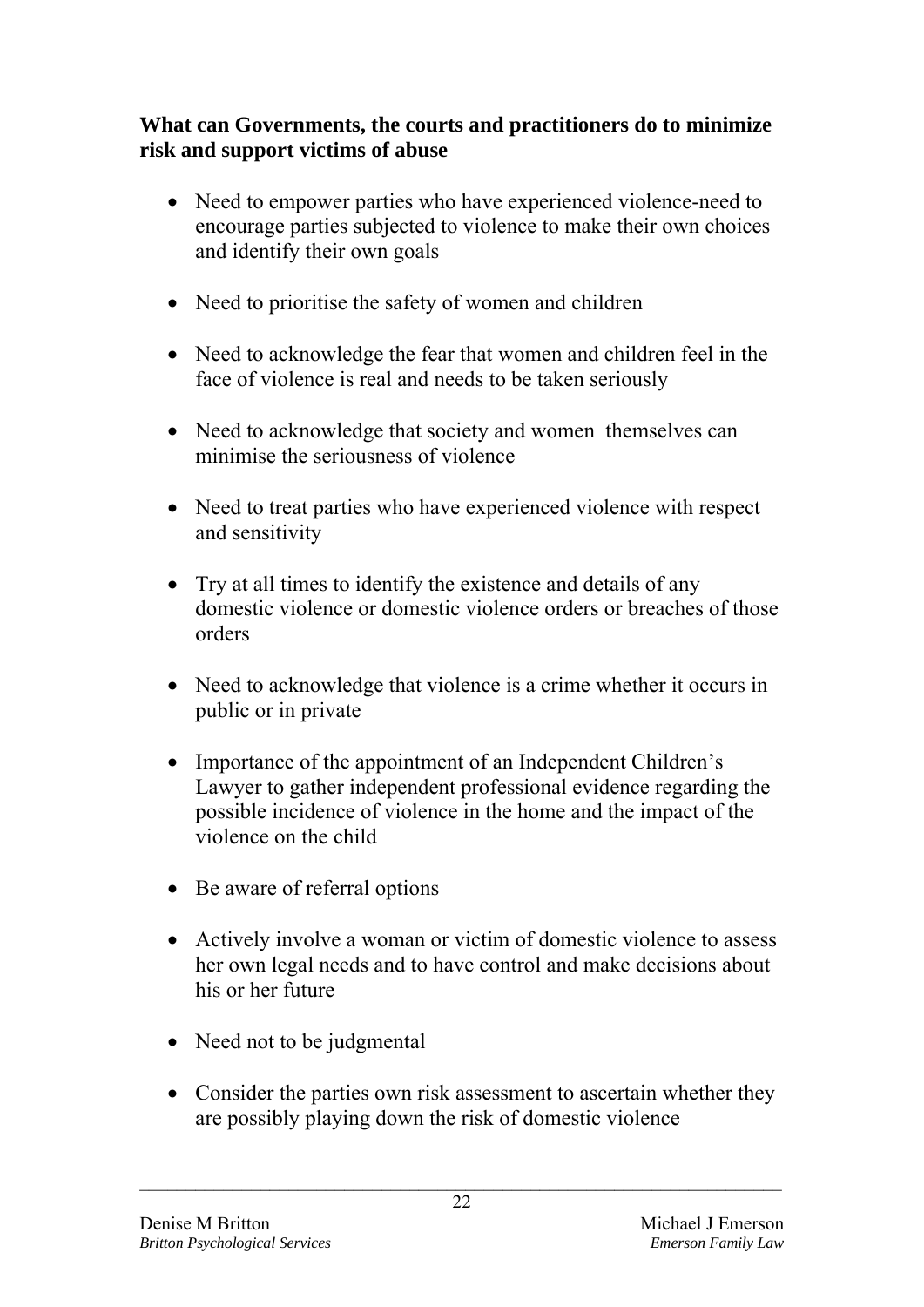# **6. Is it Within the Child's Best interests? – Dealing with Limitations of Time and Alleviating the Pressure on Parents to Consent:**

- When negotiating resolution of children's issues remember when concerned about the safety of a child or adult that although settlement is generally preferable to litigation, you don't have to settle the matter there and then and you can:
	- o Request appointment of an Independent Children's Lawyer.
	- o Commission a family report.
	- o Commission a child inclusive mediation with the assistance of a child consultant.
	- o Make a notification to DOCS.
	- o Seek collateral and independent information subpoenaed medical (especially mental health), police, Department of Child Safety and Corrective Services documents.
	- o Read third party statements by employers, neighbours and the like.
	- o Formally request orders for assessment of personality and mental health of both the alleged perpetrator and victim/s – by psychologist and/or psychiatrist.
	- o Prepare a chronology which documents allegations in the context of court proceedings.
	- o Consider the social context of the allegations eg reasons genuine disclosure could be delayed or motivation for erroneous disclosure.
	- o Have the child/ren psychologically assessed.
	- o Have older siblings, half siblings and step siblings interviewed / assessed.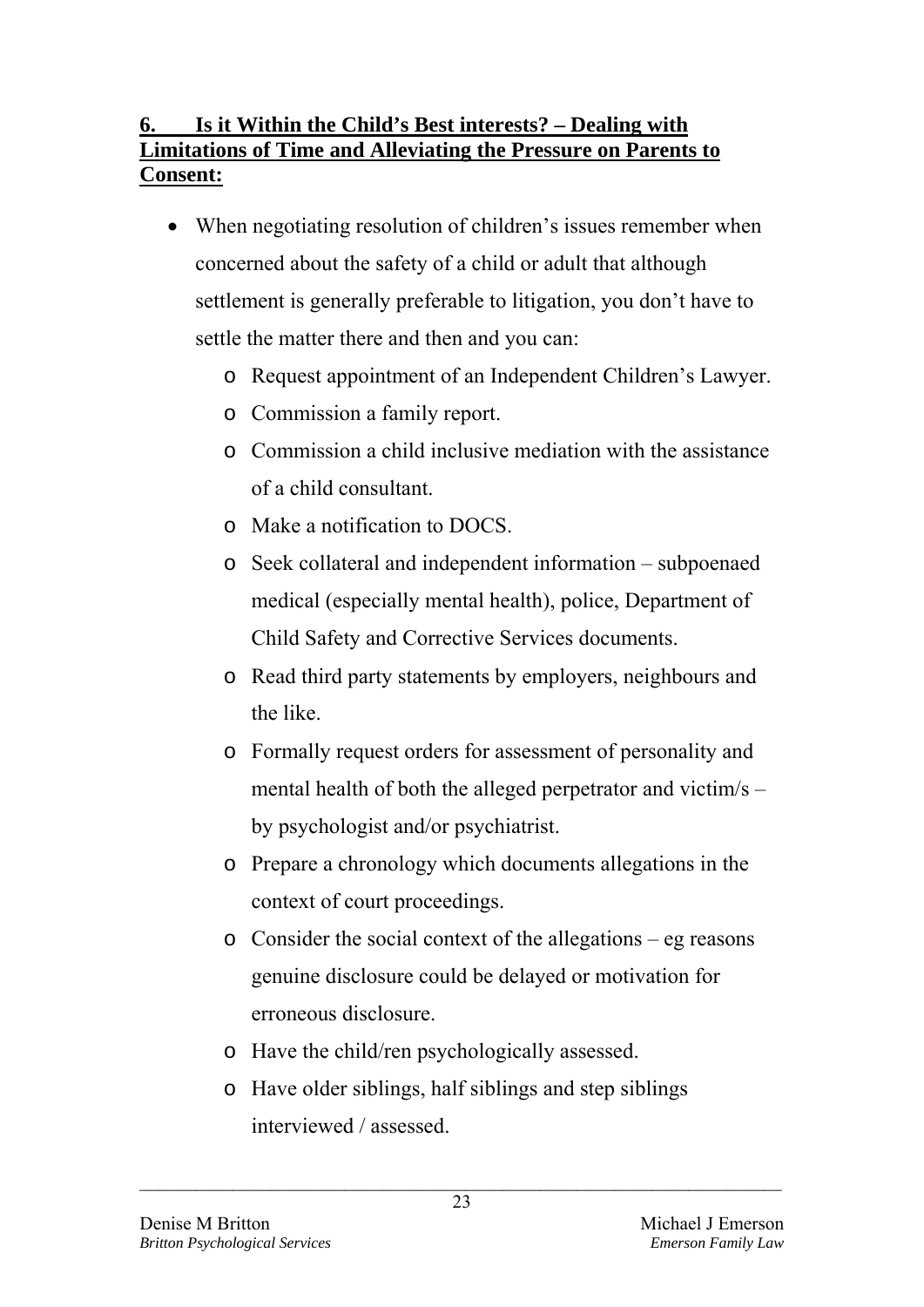- o Recommend parallel parenting (no contact between parents).
- o Recommend seeking Domestic Violence Orders.
- o If change of living arrangements likely and risk high ask for orders for the child to be cared for in the court child minding facility at the time when the orders are handed down.
- o Remember, "Above all else do no harm".
- When time is of the essence consider interim safety measures:
	- o Time with child/ren supervised or partly supervised and partly unsupervised
	- o Exchanges supervised
	- o Notification of concerns to Department of Child Safety
	- o Seeking of police intervention in a safety crisis
	- o Contacting a responsible relative
	- o As last resort, suspending child/ren's time with parent/other until further investigation conducted

(Jaffe, P, Johnston, J, Crooks, C & Bala, N, 2006)

Dated: 1 June 2009

Denise M. Britton Michael J Emerson *Clinical Psychologist Accredited Family Law Specialist Britton Psychological Services Emerson Family Law*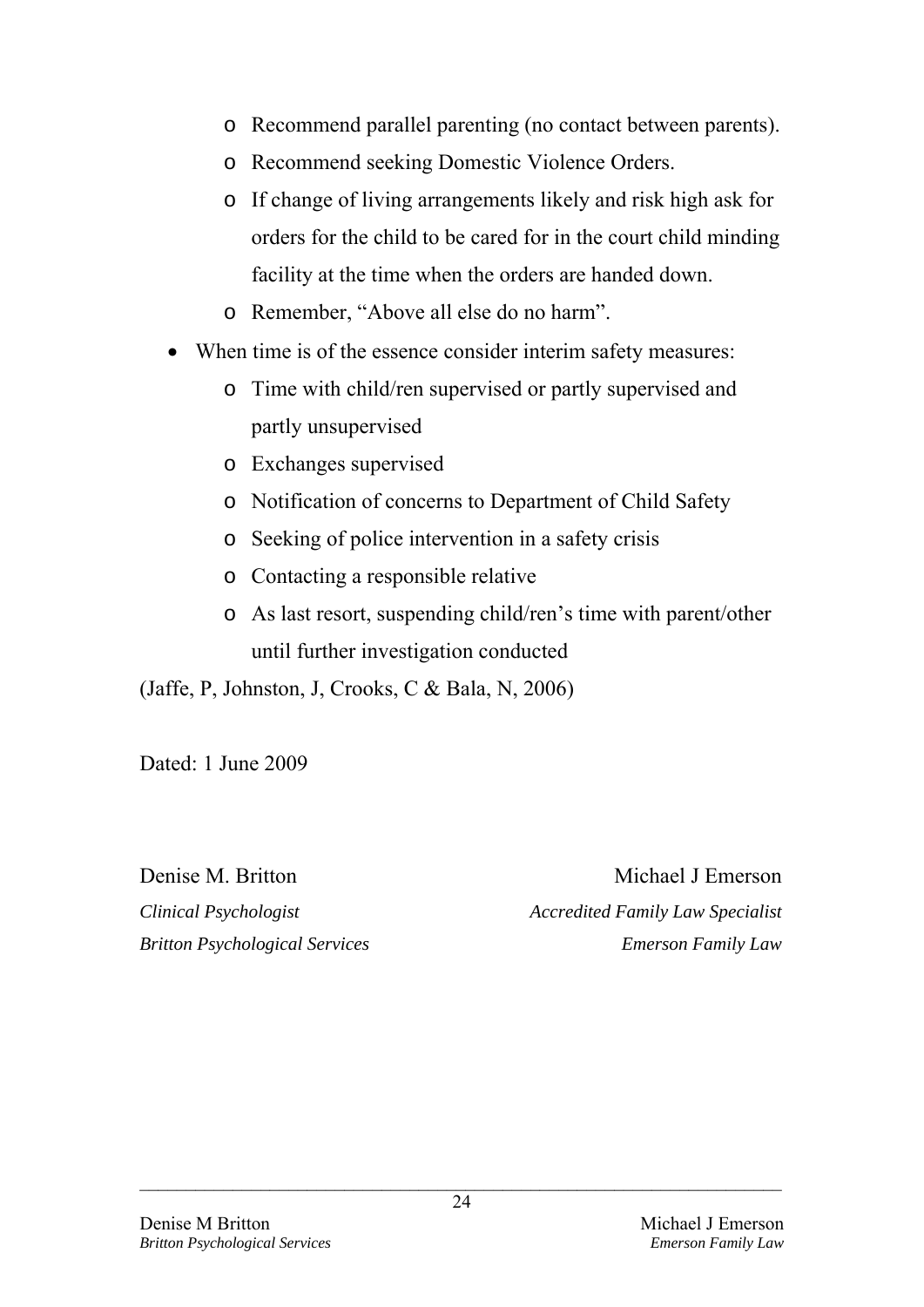### **REFERENCES**

Ayoub, C C, Deutsch, R M and Maraganore, A (1999). Emotional distress in children of high conflict divorce: The impact of marital conflict and violence. *Family and Conciliation Courts Review, 37,* 297- 314.

Bachman, R and Carmody, DC (1994). Fighting fire with fire: The effects of victim resistance in intimate versus stranger perpetrated assaults against female. *Journal of Family Violence, 9,* 317-331.

Bala, N and Schuman, J (1999). Allegations of sexual abuse when parents have separated. *Canadian Family Law Quarterly, 17,* 191-241.

Bancroft, L and Silvermann, J G (2004). Assessing abusers' risks to children.In P G Jaffe, L L Baker and AJ Cunningham (Eds), Protecting children from domestic violence: Strategies for community intervention (pp 101-119). New York: Guilford.

Bridges, C E. Distinguishing between true and false allegations of child sexual abuse in divorce cases: Responding to criminal charges. (http://deltabravo.net/custody/bridges1.php)

Brown, T (2003). Fathers and child abuse allegations in the context of parental separation and divorce. *Family Court Review, 41,* 367-380.

Browne, A (1987). *When battered women kill.* New *York:* Free Press.

Carmody, The Hon Justice T (2005)*. Removing obstructions to justice in Family Court sexual abuse cases.* A paper delivered at the 4<sup>th</sup> World Congress on Family Law and Children's Rights, 20-23 March 2005. Cape Town. South Africa.

Ceci, S J and Bruck, M (1993). The suggestibility of the child witness: A historical review and synthesis. *Psychological Bulletin, 113,* 403-439.

Department of Child Safety (November, 2006), Domestic and family violence and its relationship to child protection – Practice Paper.

Fantuzzo, J W and Mohr, W K (1999). Prevalence and effects of child exposure to domestic violence. *The Future of Children, 9,* 21-32.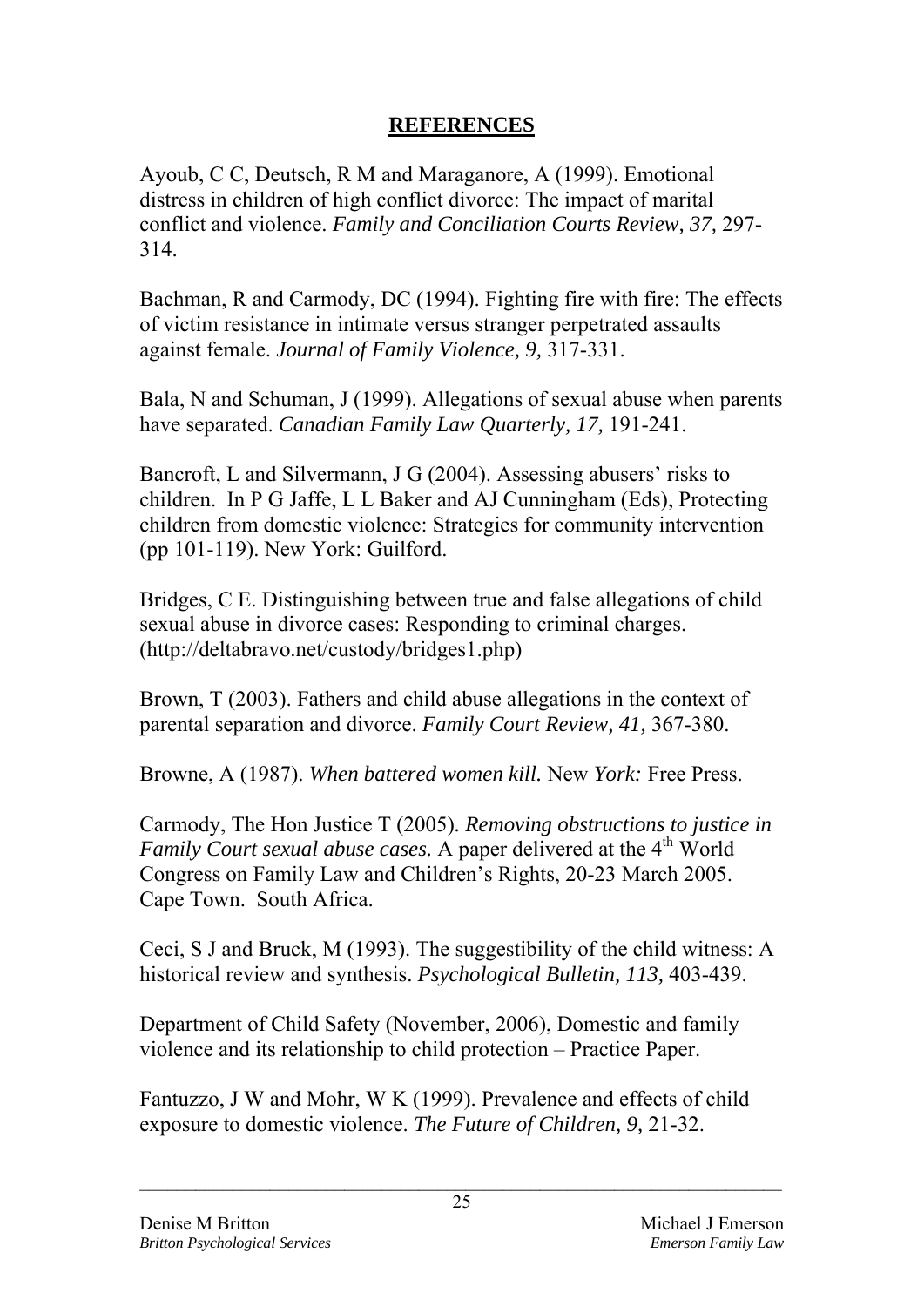Graham-Berman, S A and Edleson, J L (Eds). (2001). *Domestic violence in the lives of children: The future of research, intervention, and social policy.* Washington, DC: American Psychological Association.

Irwin, The Hon Justice M (2006). *Domestic Violence: Implications of the New Legislation*. Calabro Consulting Family Law Residential.

Jaffe, P, Johnston, J, Crooks, C & Bala, N (2008). Custody disputes involving allegations of domestic violence: Toward a differentiated approach to parenting plans. *Family Court Review, Vol. 46, No 3,* 500- 522.

Jaffe, P G, Lemon, N K D, and Poisson, S E (2003). *Child custody and domestic violence: A call for safety and accountability. Thousand Oaks.* CA: Sage.

Johnson, M P (2006). Conflict and Control: Gender symmetry and asymmetry in domestic violence, *Violence against women, 12, 1003- 1018.* 

Johnston, J R (1995). Domestic violence and parent-child relationships in families disputing custody. *Australian Journal of FamilyLaw, 9,* 12-25.

Johnston, J R and Roseby, V (1997). *In the name of the child: A developmental approach to understanding and helping children of conflicted and violent divorce* (193-200). New York: Free Press.

Johnston, J R, Lee, S, Olesen, N W, and Walters, M G (2005). Allegations and substantiations of abuse in custody-disputing families. *Family Court Review, 43,* 283-294.

Jouriles et al (1998). Knives, guns and internet violence: Relations with child behaviour problems, *Journal of Family Psychology, 12,* 178-194.

Kelly, J and Johnson, M (2008). Diffrerentiation among different types of intimate partner violence. *Family Court Review, vol 46, no 3,* pp 476-499.

Leone, J M, Johnson, M P, Cohan, C L and Lloyd, S E (2004. Consequences of male partner violence for low-income minority women. *Journal of Marriage and Family, 66,* 472-490.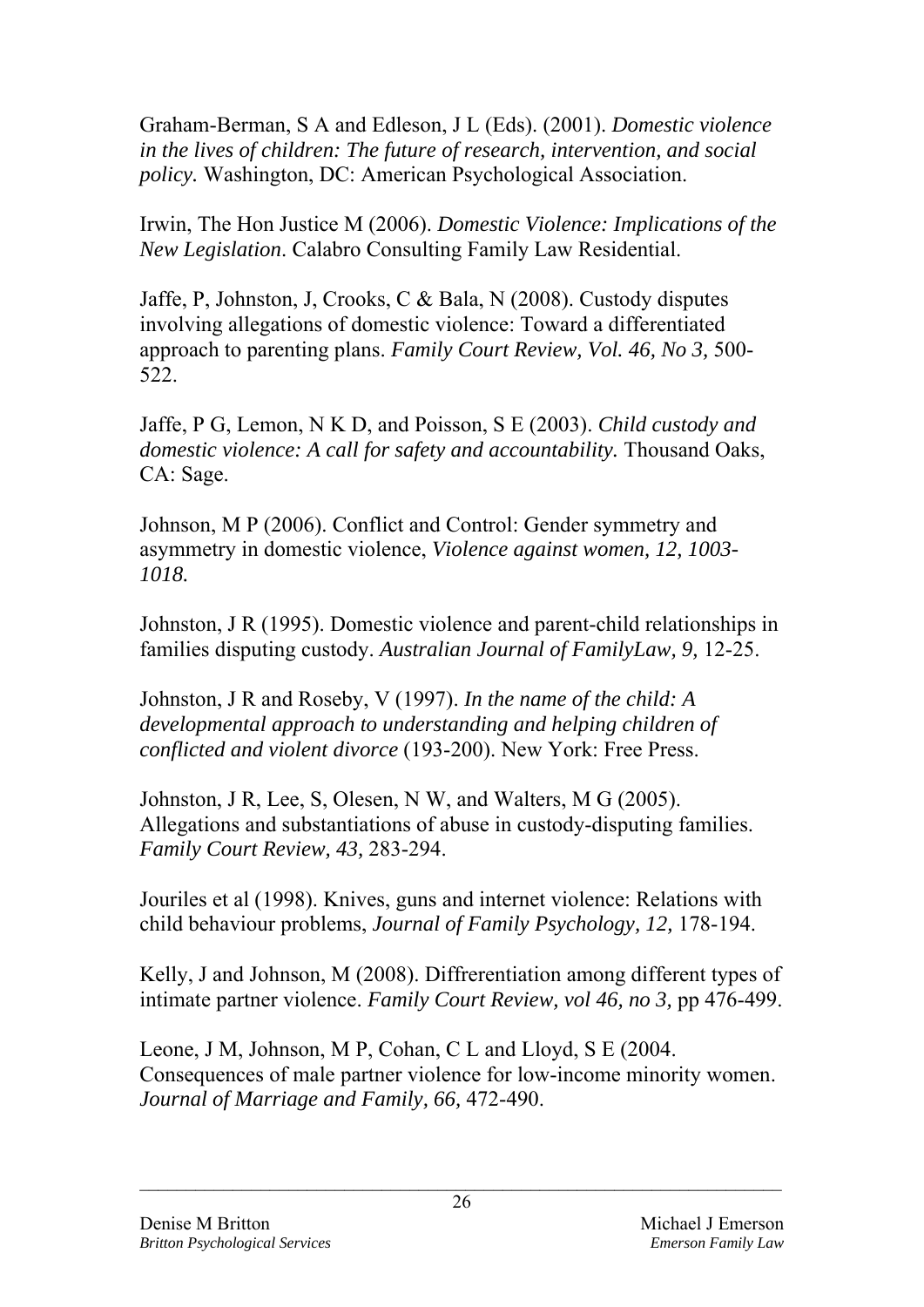Lieberman, A F and Van Horn, P (1998). Attachment, trauma and domestic violence: Implications for child custody, *Child and Adolescent Psychiatric Clinics of North America, 7,* 423-443.

Loftus, E F and Davies (1984). Distortions of memory in children. *Journal of Social Issues, 40, 51-67.* 

Loftus, E F and Ketcham, K S (1991). *Witness for the Defense.* New York: St Martin's Press.

London, K, Bruck, M, Ceci, S J & Shuman, D W (2005). Disclosure of child sexual abuse. What does the research tell us about the ways that children tell? *Psychology, Public policy and Law, 2005, Vol 11, No 1,*  194-226.

Lyon, T D (2001). Let's not exaggerate the suggestibility of children. *Court Review, 28 (3),* 12-14. (http://aja.ncsc.dni.us/courtrv/cr38-3/CR30-3Lyon.pdf)

Lyon, T D (2002) Scientific Support for Expert Testimony on Child Sexual Abuse Accommodation. *In* J R Conte (Ed) *Critical issues in child sexual abuse* (pp107-138). Newbury Park, CA: Sage. (http://www.law.duke.edu/shell/cite.pl265+Law+&+Contemp.+Probs.+9 7+ (Winter+2002)

Malloy, L C, Lyon, TD & Quas, J A (2007). Filial dependency and recantation of child sexual abuse allegations. *Journal of the American Academy of Child and Adolescent Psychiatry, 36,* 162-170.

Maloney, L, Smyth, B, Weston, R, Richardson, N, Ou, L and Gray, M (2007). *Allegations of family violence and child abuse in family law children's proceedings. A pre-reform exploratory study* (Research Rep No 15). Australian Institute of Family Studies.

McNeil, C and Amato, P (1998). Parents' marital violence: Long-term consequences for children. *Journal of Family Issues, 19,* 123-139.

Pence, E and Paymar, M (1993). *Education groups for men who batter: The Duluth model*: New York: Springer, Peck, E, Peck J H, Grossman, M and Bart, P B (1978). The battered data syndrome: A comment on Steinmetz' article. *Victamotogy, 2,* 680-683.